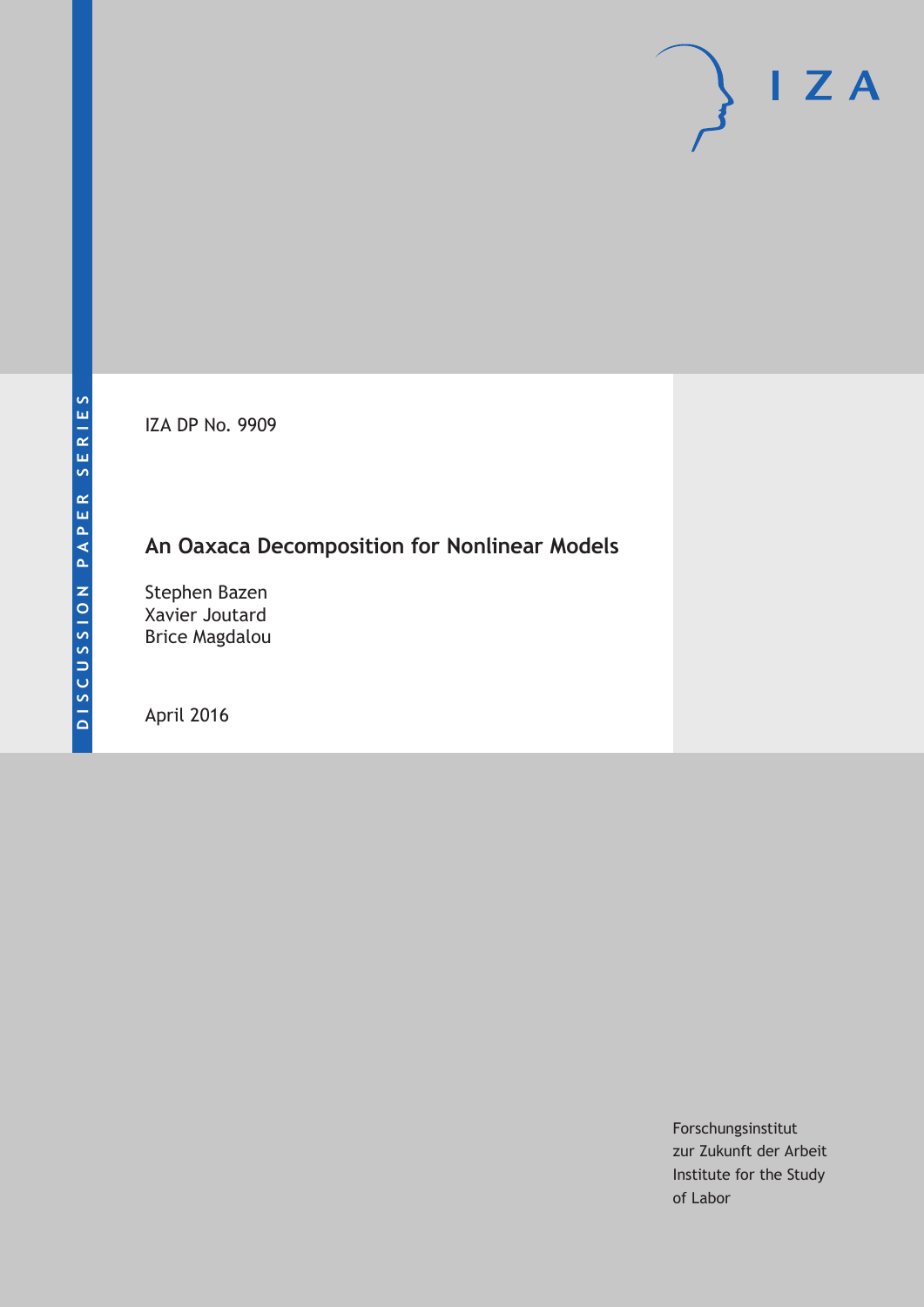# **An Oaxaca Decomposition for Nonlinear Models**

### **Stephen Bazen**

*Aix*‐*Marseille University, CNRS, EHESS and IZA* 

### **Xavier Joutard**

*LEST, Aix*‐*Marseille University* 

### **Brice Magdalou**

*LAMETA, University of Montpellier I*

Discussion Paper No. 9909 April 2016

IZA

P.O. Box 7240 53072 Bonn Germany

Phone: +49-228-3894-0 Fax: +49-228-3894-180 E-mail: iza@iza.org

Any opinions expressed here are those of the author(s) and not those of IZA. Research published in this series may include views on policy, but the institute itself takes no institutional policy positions. The IZA research network is committed to the IZA Guiding Principles of Research Integrity.

The Institute for the Study of Labor (IZA) in Bonn is a local and virtual international research center and a place of communication between science, politics and business. IZA is an independent nonprofit organization supported by Deutsche Post Foundation. The center is associated with the University of Bonn and offers a stimulating research environment through its international network, workshops and conferences, data service, project support, research visits and doctoral program. IZA engages in (i) original and internationally competitive research in all fields of labor economics, (ii) development of policy concepts, and (iii) dissemination of research results and concepts to the interested public.

IZA Discussion Papers often represent preliminary work and are circulated to encourage discussion. Citation of such a paper should account for its provisional character. A revised version may be available directly from the author.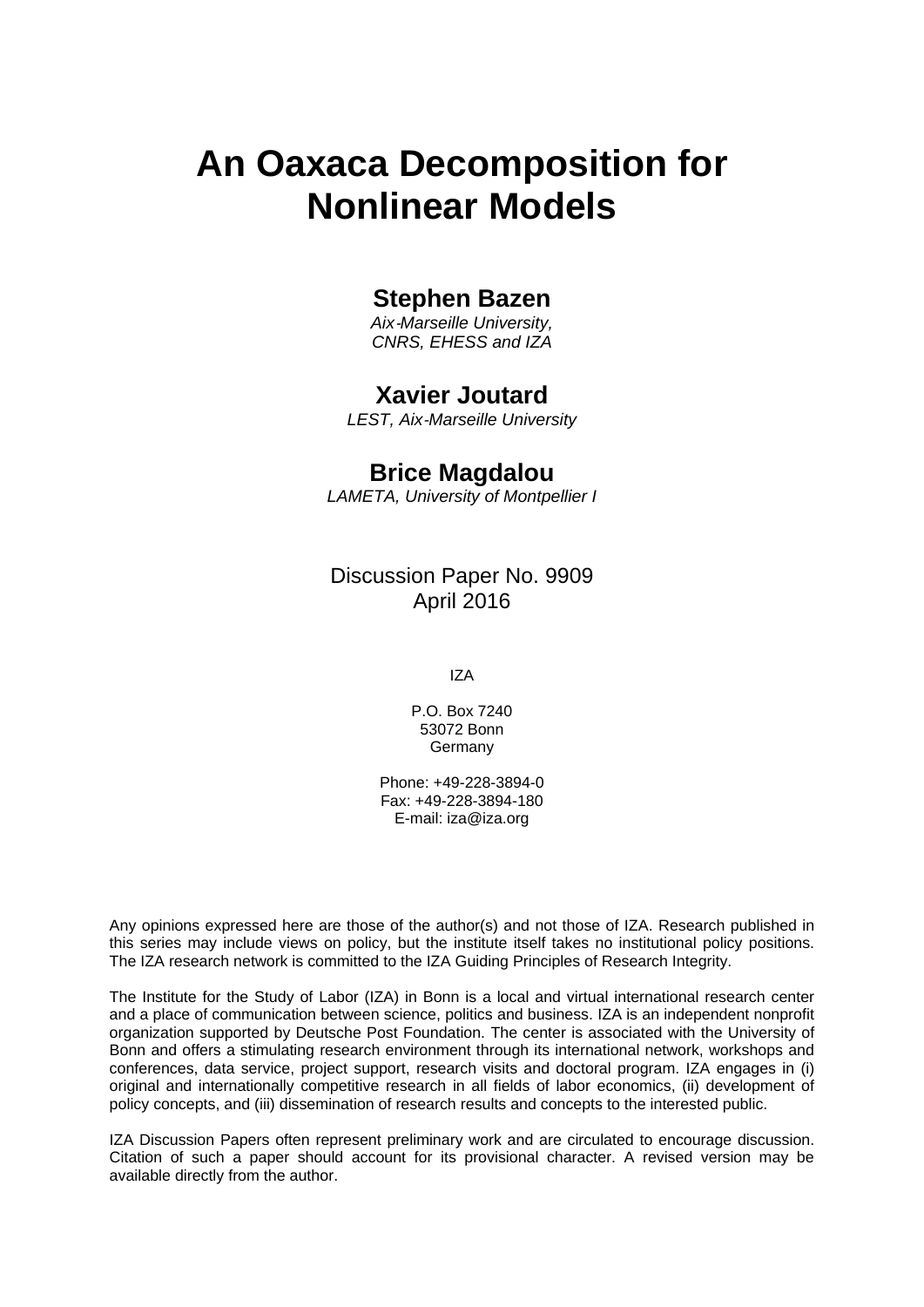IZA Discussion Paper No. 9909 April 2016

# **ABSTRACT**

# **An Oaxaca Decomposition for Nonlinear Models\***

The widely used Oaxaca decomposition applies to linear models. Extending it to commonly used nonlinear models such as duration models is not straightforward. This paper shows that the original decomposition that uses a linear model can also be obtained by an application of the mean value theorem. By extension, this basis provides a means of obtaining a decomposition formula which applies to nonlinear models which are continuous functions. The detailed decomposition of the explained component is expressed in terms of what are usually referred to as marginal effects. Explicit formulae are provided for the decomposition of some nonlinear models commonly used in applied econometrics including binary choice, duration and Box‐Cox models.

JEL Classification: C10, C18, C21

Keywords: Oaxaca decomposition, nonlinear models, duration models, binary choice, Box‐Cox transformation

Corresponding author:

 $\overline{\phantom{a}}$ 

Stephen Bazen Aix‐Marseille School of Economics Aix‐Marseille University 2 Rue de la Charité 13002 Marseille France E-mail: stephen.bazen@univ‐amu.fr

<sup>\*</sup> We are grateful to Habiba Djebbari and seminar participants at GREQAM, Marseille, IZA and the University of Dijon for comments on an earlier version of this paper.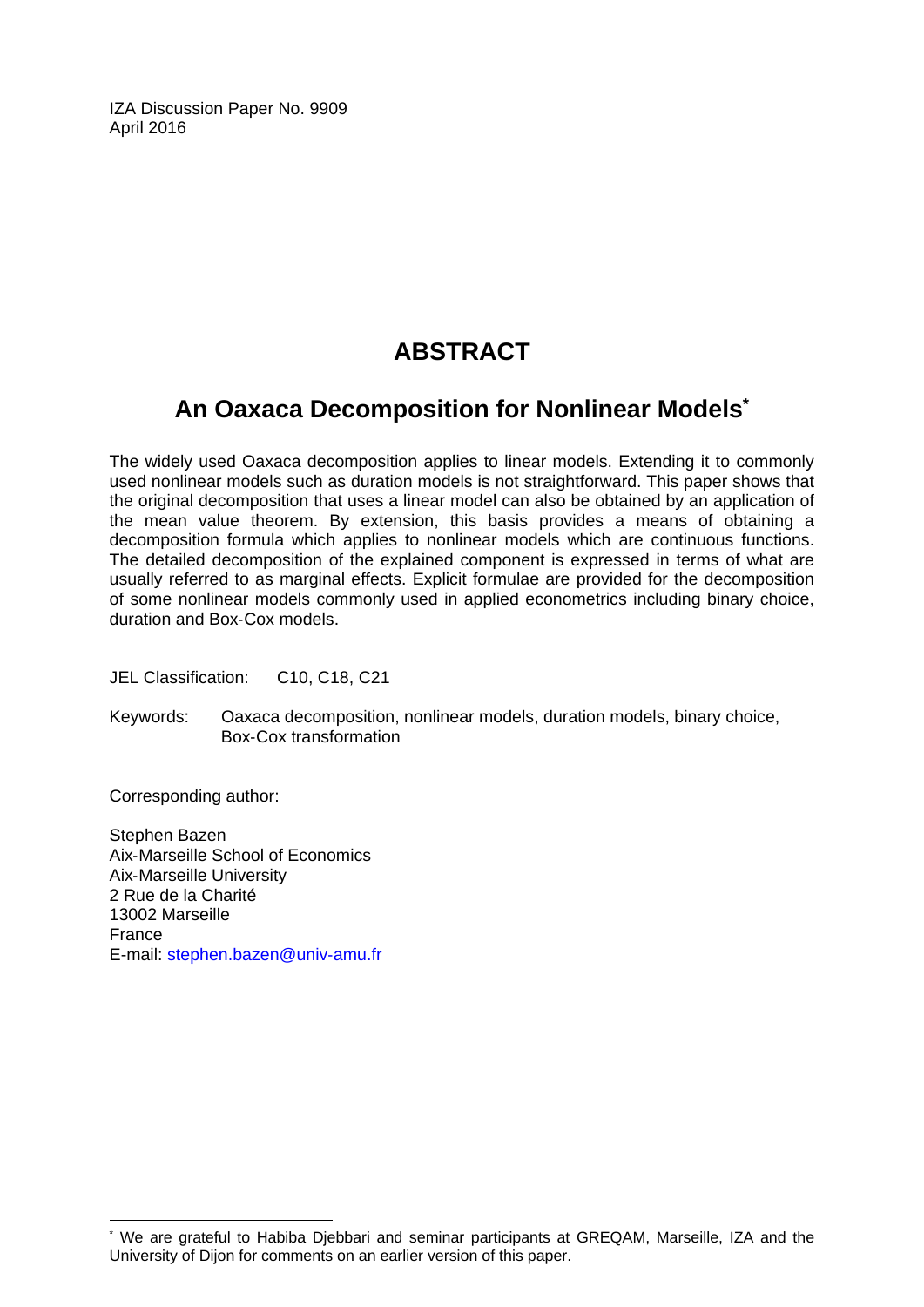#### *Introduction*

Much applied work in economics is devoted to analyzing the sources of differences between individuals and groups. The Oaxaca decomposition (Oaxaca, 1973) is a method of expressing the difference between the mean values of a variable – usually the logarithm of earnings – for two groups based on the coefficients obtained from two group-specific linear regressions<sup>1</sup>. The difference is expressed in terms of two components that contribute to the divergence in group means: an explained part or 'composition effect' due to differences in the mean characteristics of the two groups, and an unexplained component or 'structure effect' due to differences in the estimated coefficients in the group equations. A very similar decomposition was proposed by Blinder (1973), in the same year but after the publication of Oaxaca's article2. The technique was originally developed in order to establish the existence and extent of wage and other forms of discrimination and is widely used in labour economics and to some extent other areas. It can also be applied to analyze group differences, in general. Surveys of this and other decomposition methods are provided by Beblo, Beninger, Heinze and Laisney (2003) and Fortin, Lemieux and Firpo (2011).

Attempts have been made to use the Oaxaca approach to decompose group differences using specific nonlinear models, such as the logit and probit models (Nielsen, 1998; Yun, 2000; Fairlie, 2005; Powers and Pullum, 2006), hazard or duration models (Wagstaff and Nguyen, 2001; Powers and Yun, 2009) and Tobit‐type models (Neumann and Oaxaca; 2004,Yun, 2007; Wolff, 2012). More recently, Bauer and Sinning (2008) have proposed a generalization of the Oaxaca approach based on the sample means of estimated functions for nonlinear specifications. This method will be shown to be problematic for the identification of certain components of interest defined in the Oaxaca-linear approach. In particular, in the original version, the existence of discrimination is based on assuming that two groups have the same mean characteristics. The approaches mentioned above are not formulated on this kind of counterfactual basis.

This paper proposes an Oaxaca-type decomposition for any continuous nonlinear model. It uses as a basis the difference between two fitted values, which is decomposed into a composition and a structure effect. It is obtained through an application of the mean value theorem and the resulting decomposition is exact in the sense that there is no remainder even though the model is nonlinear. The paper begins in section 1 with a brief examination of the basis of the Oaxaca decomposition and then explores some of the difficulties encountered when seeking to generalize this approach to nonlinear relations in section 2. In the following section, it is shown that the Oaxaca decomposition can be obtained by the application of the

 $1$  It is possible to obtain the same estimates in a pooled regression with group specific coefficients and dummy variables.

<sup>&</sup>lt;sup>2</sup> In private correspondence with these authors, it emerges that the two papers were prepared independently but the authors had met and discussed their research beforehand.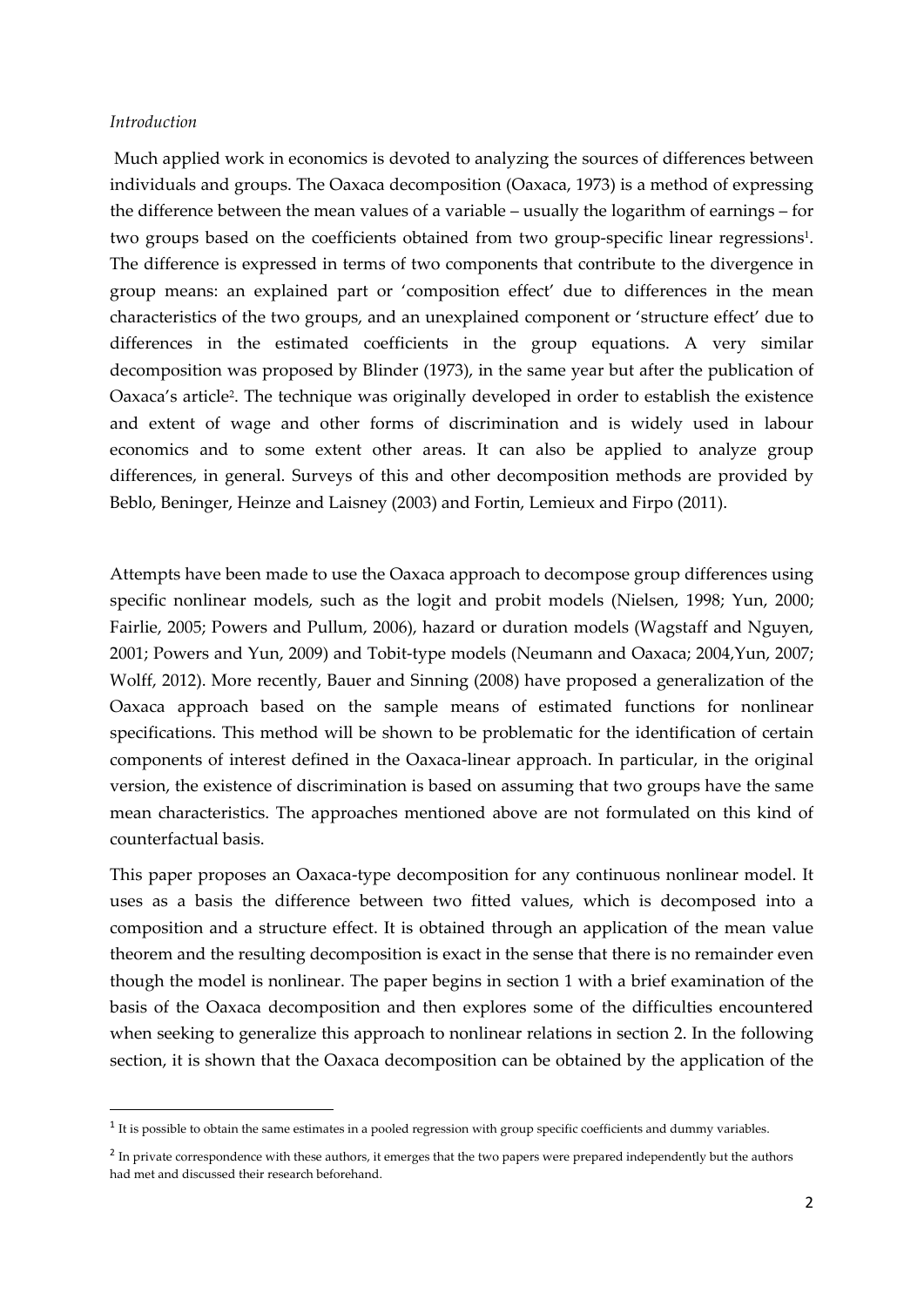mean value theorem to the estimated relation for one of the groups being compared. The application of theorem is then used as means of obtaining a decomposition technique, which can be used with any continuous nonlinear function. In section 4, explicit forms for the decomposition of some widely used nonlinear models for binary choice and duration analysis along with a model using the Box‐Cox transformation. Empirical examples of each of these are presented.

#### *I Interpretations of the Oaxaca decomposition*

The original Oaxaca decomposition has a certain number of features which are inextricably linked to the linear regression model, and which limit the extent to which the method can be directly generalized. It applies to an explicitly linear framework in which the dependent variable for member *i* of group *g* is  $y_{gi}$  (often this is the logarithm of earnings), the explanatory variables are represented in vector form,  $x_{qi}$ , (which contains  $k$  elements and  $x_{gi}^T$  is its transpose) and the error term is  $\varepsilon_{gi}$ . The decomposition applies to two groups  $g = M, F$ . The group-specific parameters are  $\beta_g$  and the linear relationship used is

$$
y_{gi} = x_{gi}^T \beta_g + \varepsilon_{gi} \qquad g = M, F \tag{1}
$$

The Oaxaca decomposition is obtained by first estimating the parameters using ordinary least squares (OLS) to obtain  $\hat{\beta}_{_S}$  for each group, and then by defining a counterfactual fitted value of the dependent variable as  $\bar{x}_F^T \hat{\beta}_M$  (or  $\bar{x}_M^T \beta_F$ ) where  $\bar{x}_M$  and  $\bar{x}_F$ , are vectors of the respective means of the right hand side variables for the two groups. Defining the difference

$$
\Delta = \overline{x}_M^T \hat{\beta}_M - \overline{x}_F^T \hat{\beta}_F
$$

and adding and subtracting this counterfactual term, results in the following additive decomposition :

$$
\Delta = \overline{x}_F^T \left( \hat{\beta}_M - \hat{\beta}_F \right) + \hat{\beta}_M^T \left( \overline{x}_M - \overline{x}_F \right) \tag{2}
$$

The first term on the right hand side is the unexplained component or structure effect – that is, what the person with mean characteristics in group  $F$  would have obtained if they were a member of group *M* relative to what they actually have. The second term is the explained component or composition effect – the difference due to differences in mean characteristics.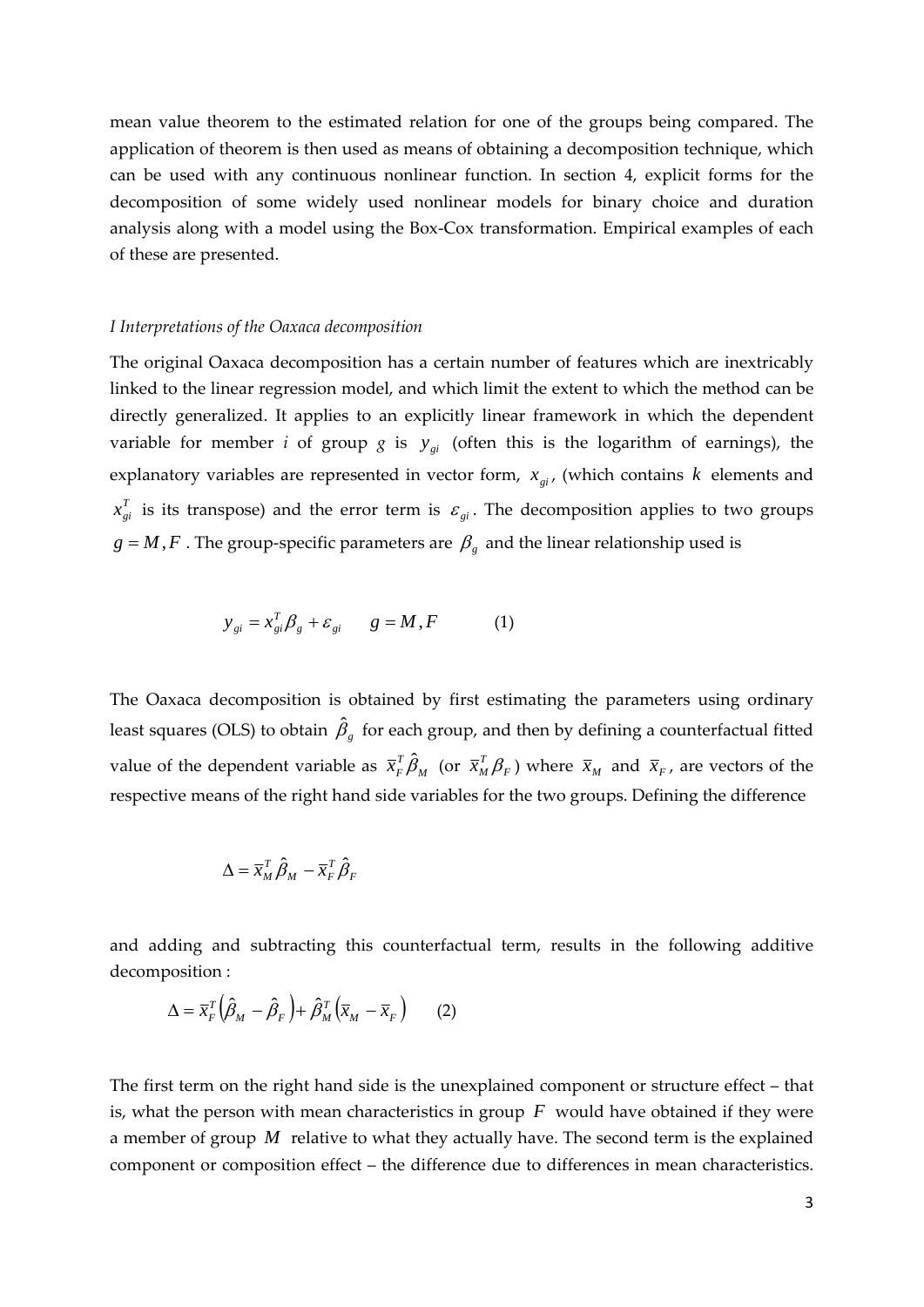There is discrimination when  $\bar{x}_M = \bar{x}_F$ , (the situation in which the two groups on average have the same characteristics) and the structure effect is non-zero. This is the original form of the decomposition presented by Oaxaca (1973, p. 697, equation 13). It has the following properties :

(i) The decomposition is *model‐based*. A model is specified to determine the value of *y* that one group would have if it had the same mean value of *x* of the other group,  $\bar{x}_g^T \hat{\beta}_h$  (  $g \neq h$  ). In other words, a model is used to construct a counterfactual situation. Furthermore, the decomposition is only meaningful if the "factual" mean,  $\bar{y}_e$ , is equal to the model's prediction  $\bar{x}_{s}^{T}\hat{\beta}_{s}$  . The treatment of the factual and counterfactual means is not symmetric.

(ii) The original focus was on the decomposition of differences in sample means,  $\bar{y}_M - \bar{y}_F$ , using estimated coefficients from a linear model. However, when the parameters of the model are estimated by OLS, the Oaxaca decomposition is exact only if the model contains a constant, i.e. if it is an affine function :

$$
y_{gi} = \beta_{0g} + x_{gi}^T \beta_g + \varepsilon_{gi} \tag{3}
$$

The presence of a constant ensures that the sum and therefore the mean of the estimated OLS residuals,  $\hat{\varepsilon}_{gi}$ , are both equal to zero – or equivalently that the mean of the fitted values is equal to the sample mean of the dependent variable :

$$
\overline{y}_g = \overline{x}_g^T \hat{\beta}_g + \overline{\hat{\mathcal{E}}}_g = \overline{x}_g^T \hat{\beta}_g = \overline{\hat{y}}_g
$$

It is this equality that permits the decomposition of the difference in means,  $\bar{y}_M - \bar{y}_F$ , into the characteristics and structure components. This *numerical* property is a consequence of OLS estimation. Oaxaca (1973) assimilates the constant term into the coefficient vector. Blinder (1973, p. 439), for reasons of interpretation separates the constant term from the other components and presents the decomposition as :

$$
\overline{y}_M - \overline{y}_F = \hat{\beta}_{0M} + \overline{x}_M^T \hat{\beta}_M - (\hat{\beta}_{0F} + \overline{x}_F^T \hat{\beta}_F)
$$

$$
= \hat{\beta}_{0M} - \hat{\beta}_{0F} + \overline{x}_F^T (\hat{\beta}_M - \hat{\beta}_F) + \hat{\beta}_M^T (\overline{x}_M - \overline{x}_F) \quad (4)
$$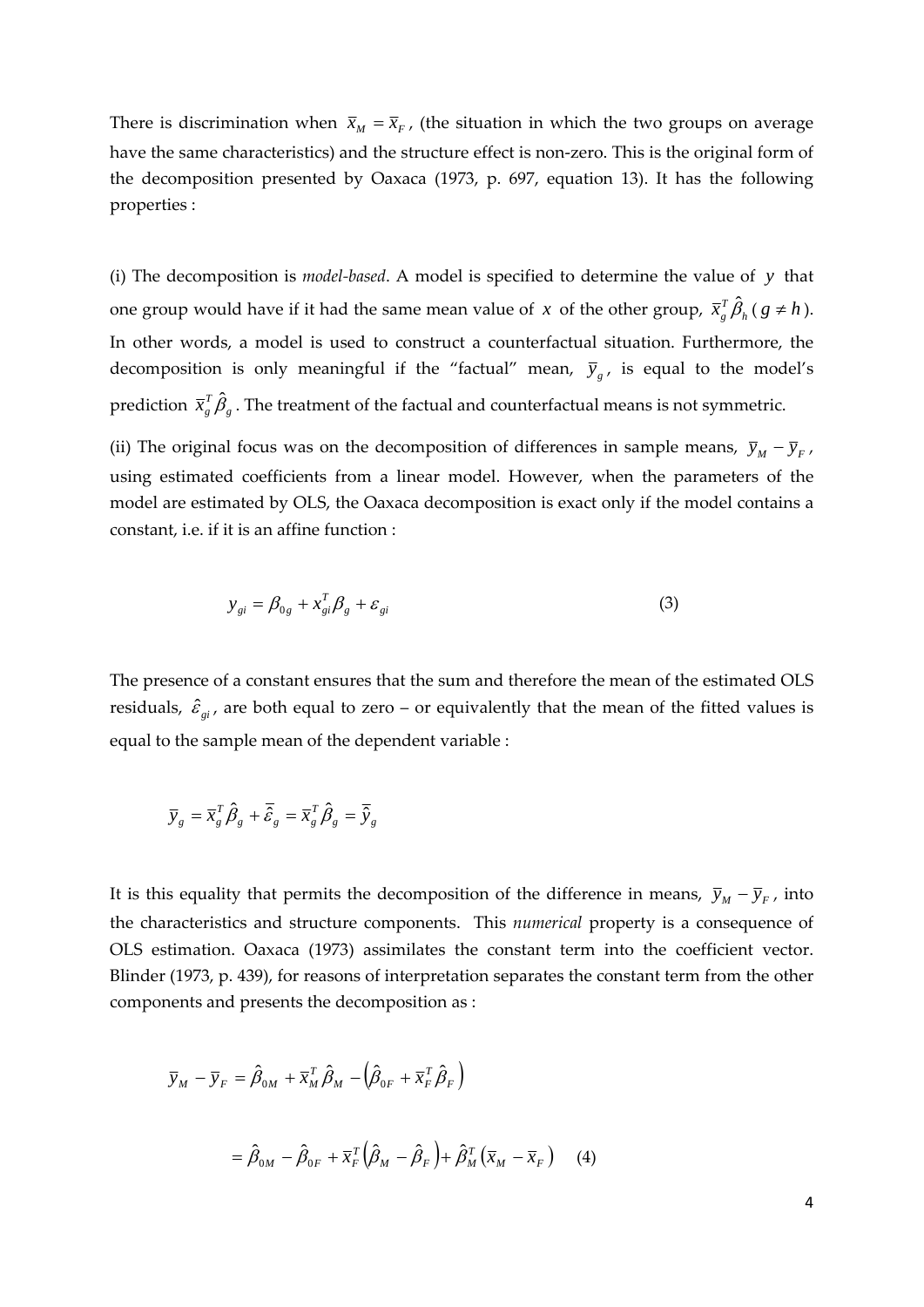(iii) Although it was not presented in this form originally, it is common nowadays to express the decomposition in terms of the expectations of variables for the population relationships (for example, Fortin et al, 2011, and Rothe, 2012). The decomposition is based on the parameters of a linear specification (1). The Oaxaca decomposition *at the population level* is :

$$
E(y_{Mi}) - E(y_{Fi}) = E(x_{Mi}^T) \beta_M - E(x_{Fi}^T) \beta_M + E(x_{Fi}^T) \beta_M - E(x_{Fi}^T) \beta_F
$$
  
= 
$$
E(x_{Fi}^T) [\beta_M - \beta_F] + [E(x_{Mi}^T) - E(x_{Fi}^T)] \beta_M
$$
 (5)

since, by assumption,  $E(\varepsilon_{mi}) = E(\varepsilon_{Fi}) = 0$ . In other words, the relation need not contain a constant in order to obtain an exact two component decomposition of the difference in group population means. Note that this form of the decomposition is in terms of population parameters, rather than OLS estimates.

Properties (ii) and (iii) differ since the sample mean of the estimated residual,  $\hat{\varepsilon}_{gi}$ , in the linear model without a constant (1) will not be equal to zero.

(iv) The Oaxaca decomposition is subject to an index number problem. If the difference is calculated around  $\bar{x}_M^T\hat{\beta}_F$  , the structure effect is  $\bar{x}_M^T\big(\hat\beta_M-\hat\beta_F\big)$ , rather than  $\bar{x}_F^T\big(\hat\beta_M-\hat\beta_F\big)$  as in equation (2). The choice of reference group characteristics for the decomposition affects the size of the each of components. In general, there is no unique, unambiguous measure of the extent of discrimination in terms of the structure effect.

#### *II Extending the Oaxaca method to nonlinear relations*

Extending the Oaxaca (linear) approach to nonlinear relations is not straightforward. First, OLS cannot generally be applied due to the presence of nonlinearities in the relation. The decomposition will not have the original Oaxaca form. Furthermore, as has been pointed out above, the decomposition has certain properties that are related explicitly to the numerical properties of least squares estimation and these will no longer apply. Second, and more importantly, when applied to nonlinear models, an Oaxaca-type decomposition of differences in either sample means or expectations of the left hand side variable will not be exact, and so neither of properties (i) and (ii) carries over to nonlinear functions. This is due to Jensen's inequality, a consequence of which is that, in general, for a nonlinear function *v*(*x*) :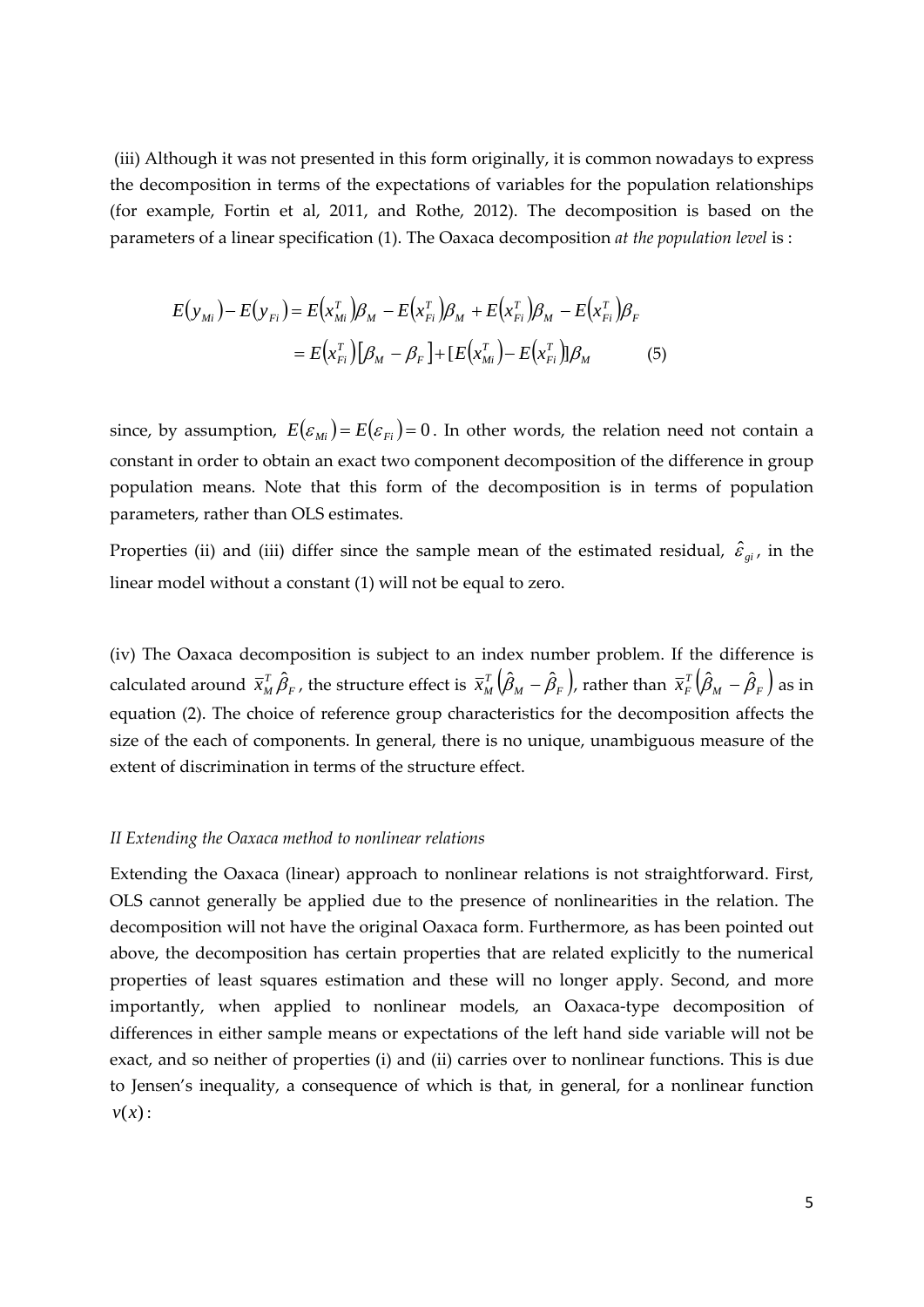$$
\frac{1}{n_g} \sum_{i=1}^{n_g} v(x_{gi}) \neq v \left( \frac{1}{n_g} \sum_{i=1}^{n_g} x_{gi} \right)
$$

Even an exact Oaxaca‐type decomposition at the population level in terms of expectations, as in (5), will not be obtained in general<sup>3</sup>. Due to the (near<sup>4</sup>) impossibility of obtaining an exact decomposition of the group difference in sample means for nonlinear models in terms of the group means of the explanatory variables, the *basis* for a decomposition using a nonlinear model needs to be rigorously specified.

Call the *estimated* functions or fitted values for each group  $\tilde{y}_{Mi} = G_M(x_{Mi})$  and  $\tilde{y}_{Fi} = G_F(x_{Fi})$ , respectively. These functions would normally be the estimated conditional expectations in econometric applications. The original Oaxaca decomposition of difference in the sample means of the left hand side variable,  $\bar{y}_M - \bar{y}_F$ , is possible because when the functions are affine and the parameters estimated by OLS, and the following equality is obtained :

$$
\overline{y}_g = \overline{\widetilde{y}}_g = G_g(\overline{x}_g)
$$
 where  $\overline{\widetilde{y}}_g = \frac{1}{n_g} \sum_{i=1}^{n_g} \widetilde{y}_{gi}$   $g = F, M$ 

This implies that the group difference in any of these means can be used as basis for a decomposition in the affine case. When the function is nonlinear these three quantities are not identical. Thus when extending the Oaxaca approach to nonlinear relations, the possible candidates as a *basis* are the decomposition of the difference in :

(a) the sample means of the left hand side variable,  $\bar{y}_M - \bar{y}_F$ ;

(b) the sample means of the fitted values of estimated functional relationship,  $H_M(x_{Mi})-G_F(x_{Fi})$ *n i Fi F n i Mi M*  $\widetilde{y}_{F} = \frac{1}{n_{M}} \sum_{i=1}^{N} \widetilde{y}_{Mi} - \frac{1}{n_{F}} \sum_{i=1}^{N} \widetilde{y}_{Fi} = G_{M}(x_{Mi}) - G_{F}(x_{Mi})$ *y n*  $\overline{\widetilde{y}}_M - \overline{\widetilde{y}}_F = \frac{1}{n_M} \sum_{i=1}^{n_M} \widetilde{y}_{Mi} - \frac{1}{n_F} \sum_{i=1}^{n_F} \widetilde{y}_{Fi} = \overline{G_M(x_{Mi})} - \overline{G_F(x_{Fi})} ;$ 

(c) the values of the group estimated functions (or fitted values) evaluated at the means of the right hand side variables for that group,  $\widetilde{y}^M - \widetilde{y}^F = G_M(\overline{x}_M) - G_F(\overline{x}_F)$ .

These different bases will not be equal and therefore a choice has to be made. In view of Jensen's inequality, basis (a) is unlikely to prove fruitful for a generalization. Even in the linear regression case, (a) is appropriate only when the relation contains a constant. The earlier approaches of Nielsen (1998) and Yun (2004) and more recently Bauer and Sinning (2008) and Schwiebert (2015), propose using basis (b). This produces a decomposition of the differences in the sample means of the fitted values (or equivalently the sample means of the estimated function) :

<sup>&</sup>lt;sup>3</sup> The equality  $E[V(x)] = v(E[x])$  only holds with certainty for affine functions.

<sup>&</sup>lt;sup>4</sup> An equality could occur in certain situations since the function here is nonlinear but not necessarily monotonic.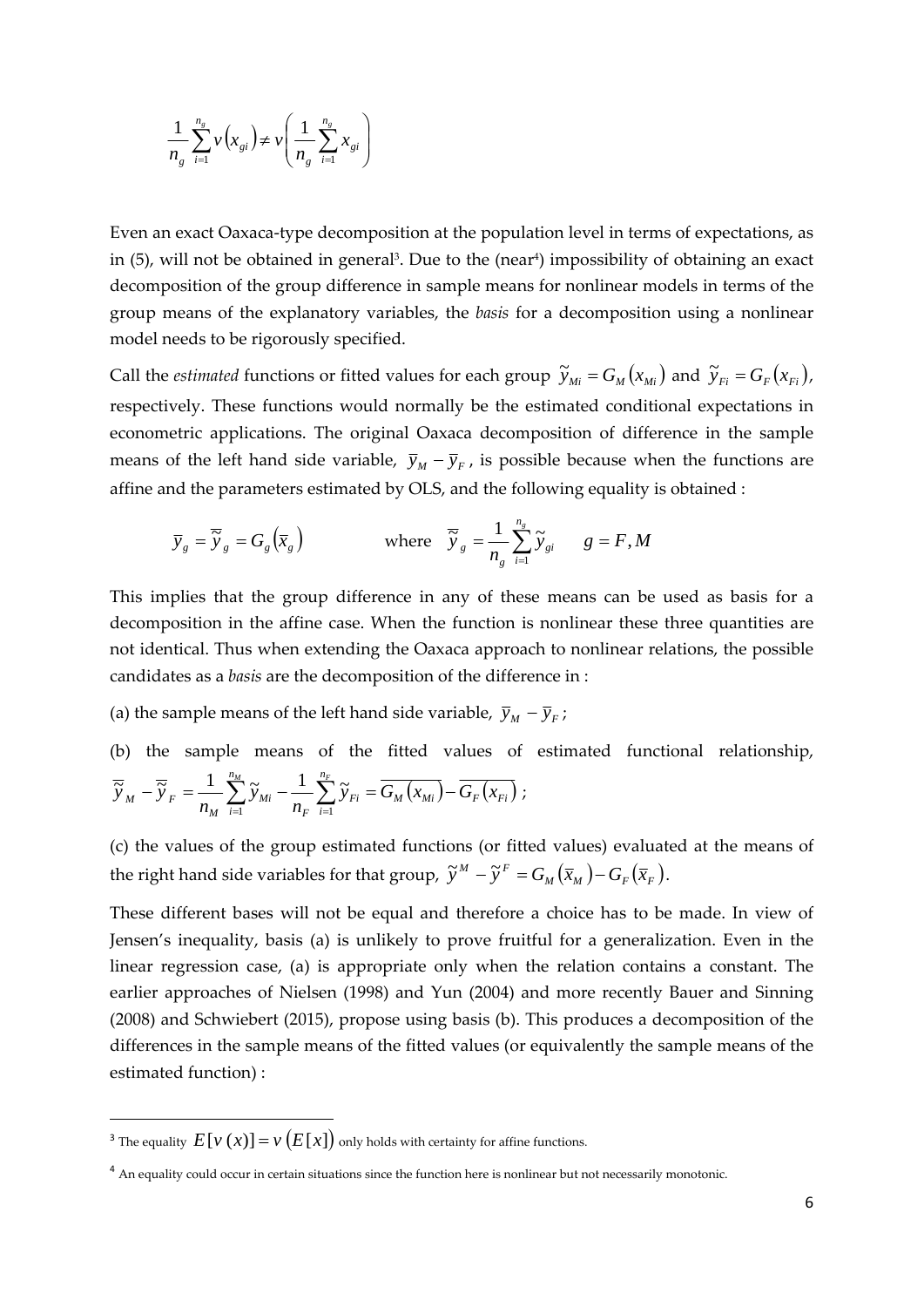$$
\overline{\widetilde{y}}_M - \overline{\widetilde{y}}_F = \overline{G_M(x_{Mi})} - \overline{G_M(x_{Fi})} + \overline{G_M(x_{Fi})} - \overline{G_F(x_{Fi})}
$$
(6)

where  $\overline{G_g(x_{gi})} = \frac{1}{n_g} \sum_{i=1}^{n} G_g(x_{gi})$  $n_g$ *i*  $g \vee g$ *i g*  $G_g(x_{gi}) = \frac{1}{n_g} \sum_{i=1}^{n} G_g(x_i)$  $G_{\alpha}(x)$ 1  $\overline{(x_{ei})} = \frac{1}{2} \sum_{i=1}^{n_g} G_{\overline{g}}(x_{ei})$ . The logic of this choice is clear in that in population terms, this corresponds to a decomposition of the following difference  $E[G_{M}(x_{Mi})] - E[G_{F}(x_{Fi})]$ , and by the law of iterated expectations, the expectation of this difference will be equal to the difference in the unconditional population means :  $E(y_{Mi}) - E(y_{fi})$ .

However, there are at least two reasons why (6) may be unsatisfactory as a generalization of the Oaxaca method. Firstly, if the functions  $G_M(x_M)$  and  $G_F(x_F)$  are not affine, then in general from Jensen's inequality :

$$
G_M(\overline{x}_M) - G_F(\overline{x}_F) \neq \overline{G_M(x_M)} - \overline{G_F(x_{Fi})}
$$
\n<sup>(7)</sup>

Using (b) as a basis therefore entails disconnecting the decomposition from the mean vectors  $\bar{x}_M$  and  $\bar{x}_F$ . It does not involve the use of a counterfactual defined in terms of mean characteristics. In other words, when the two groups have identical means, the explained component or composition effect is not equal to zero (as it is in the Oaxaca decomposition) and the decomposition does not reduce to the structure effect. This is serious weakness as the identification of the latter is one of the main reasons for undertaking a decomposition of this kind: this is precisely the component that is associated with discrimination. Secondly, if the means of the *estimated* functions or fitted values are used, there is no guarantee that  $\overline{y}_M - \overline{y}_F = \overline{G_M(x_{Mi})} - \overline{G_F(x_{Fi})}$  : this equality is not valid in the case of the probit model for example.

A decomposition using basis (b) is therefore not generally expressed in terms of the means of the variables *y* and *x* and can diverge from the Oaxaca approach on both sides of the equation. Using this basis with nonlinear functions will generally involve an approximation (i.e. there will be a remainder). Some approaches, for example, are explicitly based on assuming that (7) is close to being an equality (see, Powers and Pullum, (2006), and Powers and Yun (2009)).

An alternative approach can be derived from the original "Oaxaca-linear" method which is applicable to both linear and nonlinear functions using basis (c),  $G_M(\bar{x}_M) - G_F(\bar{x}_F)$ . In the next section we show that using this same basis, applying the mean value theorem<sup>5</sup> to one of

<sup>&</sup>lt;sup>5</sup> An earlier version of this paper was entitled 'The MV decomposition'. Since writing that version, an article by Schwiebert (2015) appeared which uses the mean value theorem to obtain a decomposition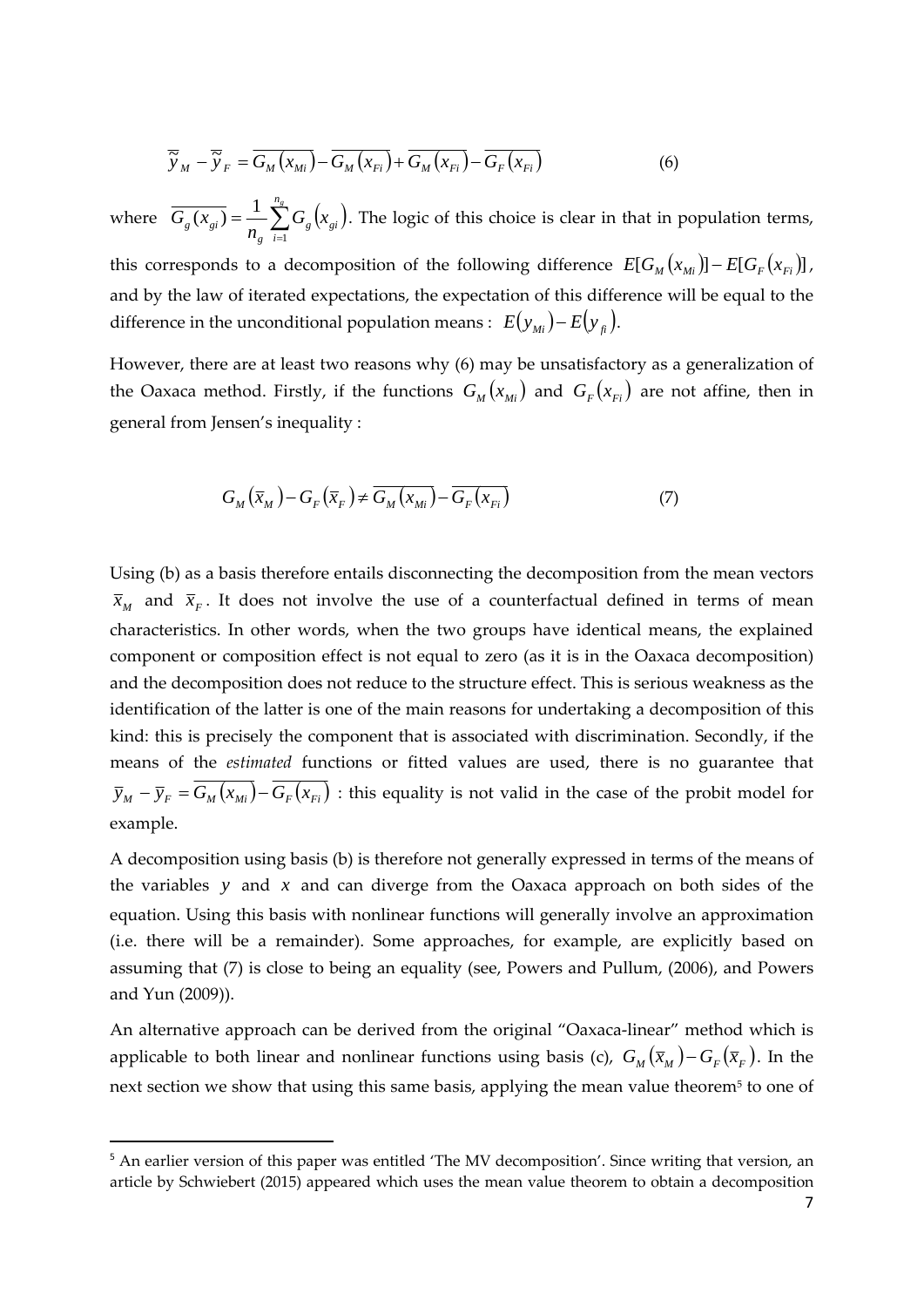these functions  $(G_M(\bar{x}_M)$  or  $G_F(\bar{x}_F)$ ) and then subtracting the other function, gives precisely the Oaxaca decomposition presented in equation (2) when the functions are linear. By extension, the same operation enables a decomposition method to be derived which is applicable to any smooth parametric function. When the latter is defined on a single linear index,  $x_i^T \beta$ , a very straightforward decomposition formula is obtained. The form of the decomposition for some commonly used econometric models is then presented in the subsequent section.

#### *III An Oaxaca decomposition for nonlinear models*

Applying the *mean value theorem* to one of the functions over the intervals between  $\bar{x}_{Fj}$  and  $\bar{x}_{Mi}$  for each of the variables  $j = 1, 2,..., k$  in the vector *x*, produces an equation that resembles the Oaxaca decomposition. The mean value theorem applied to the function  $G_M(\bar{x}_M)$  over the intervals  $[\bar{x}_{Mj}, \bar{x}_{Fj}]$  states that there exists a vector  $\tilde{x}^T = (\tilde{x}_1, \tilde{x}_2, ..., \tilde{x}_k)$ where  $\tilde{x}_j$  lies in the interval between  $\bar{x}_{Mj}$  and  $\bar{x}_{Fj}$ , for  $j = 1, 2, ..., k$  such that :

$$
G_M(\overline{x}_M) = G_M(\overline{x}_F) + \nabla G_M(\widetilde{x})^T [\overline{x}_M - \overline{x}_F]
$$

where  $\nabla G_{M}(\tilde{x})$  is the vector of partial derivatives evaluated at the vector  $\tilde{x}$ . Subtracting  $G_F(\bar{x}_F)$  from both sides gives a decomposition formula for the difference  $G_M(\bar{x}_M) - G_F(\bar{x}_F)$ :

$$
\widetilde{\mathbf{y}}^M - \widetilde{\mathbf{y}}^F \equiv G_M(\overline{x}_M) - G_F(\overline{x}_F) = [G_M(\overline{x}_F) - G_F(\overline{x}_F)] + \nabla G_M(\widetilde{\mathbf{x}})^T [\overline{x}_M - \overline{x}_F] \tag{8}
$$

The first component on the right hand side is immediately recognizable as the structure effect – for identical mean characteristics, what is the model's prediction of the difference in *y* between the two groups? Given that Oaxaca decompositions are identities, the remaining term must be the composition effect,  $G_M(\bar{x}_M) - G_M(\bar{x}_F)$ . This term will be zero if the groups have identical means, which is the defining property of the measurement of discrimination in the Oaxaca decomposition.

In the case of one explanatory variable, this form of the decomposition can be presented graphically as in Figure 1. The segment BE is parallel to the tangent representing  $G_M(\tilde{x})$ . The graphical representation of the decomposition is identical in form to that presented by

<u> Andrewski politika (za obrazu za obrazu za obrazu za obrazu za obrazu za obrazu za obrazu za obrazu za obrazu</u>

and uses that name. The decomposition here is quite different from that presented in Schwiebert (2015) which uses a different basis and applies only to nonlinear models defined on a linear index.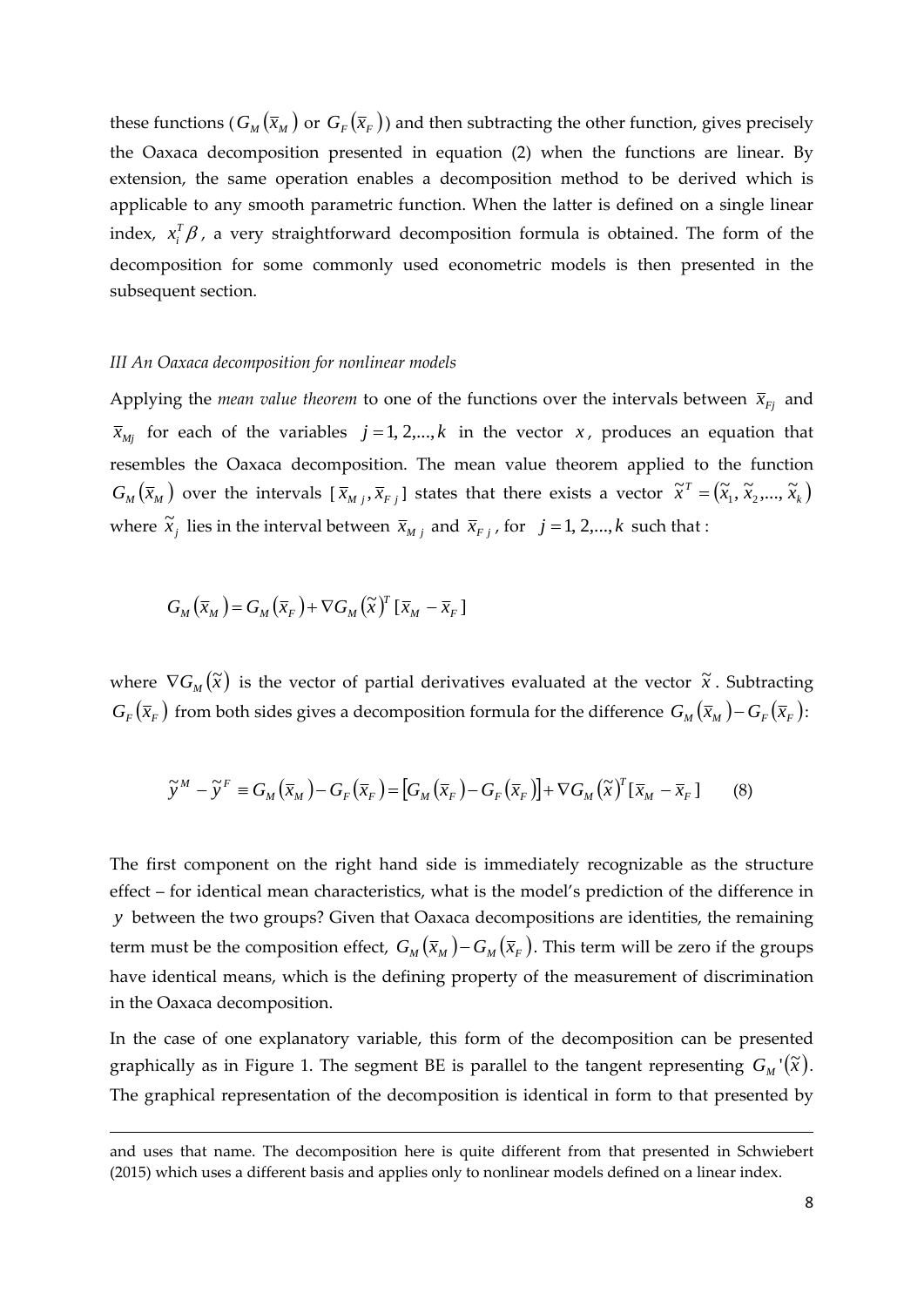Oaxaca method when applied to linear models, as shown in Figure 2 except for the difference that corresponding function values in the vertical axis are not the sample means.

The decomposition obtained by applying the mean value theorem permits an *exact* detailed decomposition of the composition effect once the vector  $\tilde{x}$  has been determined. In the scalar case there is no difficulty in determining  $\tilde{x}$ . However, when the functions are defined on a vector, this is a *theoretical* possibility but it is nearly impossible to implement in practice, since  $\tilde{x}$  cannot be determined on an a priori basis. This would require the determination of every element in the vector  $\tilde{\alpha}^{\scriptscriptstyle T}$  =  $(\alpha_{\scriptscriptstyle 1}$   $\alpha_{\scriptscriptstyle 2}$ ...... $\alpha_{\scriptscriptstyle k}$  ), which are such that :

$$
\tilde{x}_j = \alpha_j \overline{x}_{Mj} + (1 - \alpha_j) \overline{x}_{Fj}
$$
 where  $0 \le \alpha_j \le 1$  for  $j = 1, 2, \dots, k$ 

An alternative approach is to calculate the vector of derivatives of the function,  $\nabla G_{_M}(\widetilde{x})$ , directly rather than determine the vector  $\tilde{x}$  itself. This is shown for the general case in the following proposition.

*Proposition* 1. Let  $x(\lambda) = \lambda \overline{x}_M + (1 - \lambda) \overline{x}_F$  where  $\lambda \in [0,1]$ . The composition effect of the decomposition is equal to :

$$
\nabla G_M(\widetilde{x})^T (\overline{x}_M - \overline{x}_F) = \sum_{j=1}^k \left[ \left( \overline{x}_{Mj} - \overline{x}_{Fj} \right) \int_0^1 G_{Mj} (x(\lambda)) d\lambda \right] \tag{9}
$$

where  $G_{M_i} (x(\lambda)) = \frac{\partial G_M (x(\lambda))}{\partial x(\lambda)}$  $(\lambda)$  $\lambda$ ) =  $\frac{\partial G_M(x|\lambda)}{\partial \lambda}$ *j*  $\mu_{Mj}$ ' $(x(\lambda)) = \frac{\partial \mathcal{A}_M}{\partial x}$  $G_{\scriptscriptstyle{Mi}}(x(\lambda)) = \frac{\partial G_{\scriptscriptstyle{M}}(x)}{\partial x}$  $\partial$  $f(x(\lambda)) = \frac{\partial G_M(x(\lambda))}{\partial x(\lambda)}.$ 

*Proof*: Define the function:  $h(\lambda) = G_M[x(\lambda)]$ . Since  $h(1) = G_M(\overline{x}_M)$  and  $h(0) = G_M(\overline{x}_F)$ , the composition effect can be therefore be written as:

$$
G_M(\overline{x}_M) - G_M(\overline{x}_F) = h(1) - h(0) = \int_0^1 h'(\lambda) d\lambda
$$

The derivative of the function  $h(\lambda)$  is the scalar product :

$$
h\dot{}(\lambda) = \sum_{j=1}^k \big[ \big(\overline{x}_{Mj} - \overline{x}_{Fj}\big) G_{Mj}\dot{}(x(\lambda)) \big]
$$

Integrating this derivative across the range of  $\lambda \in [0,1]$  and using equation 8 gives the result.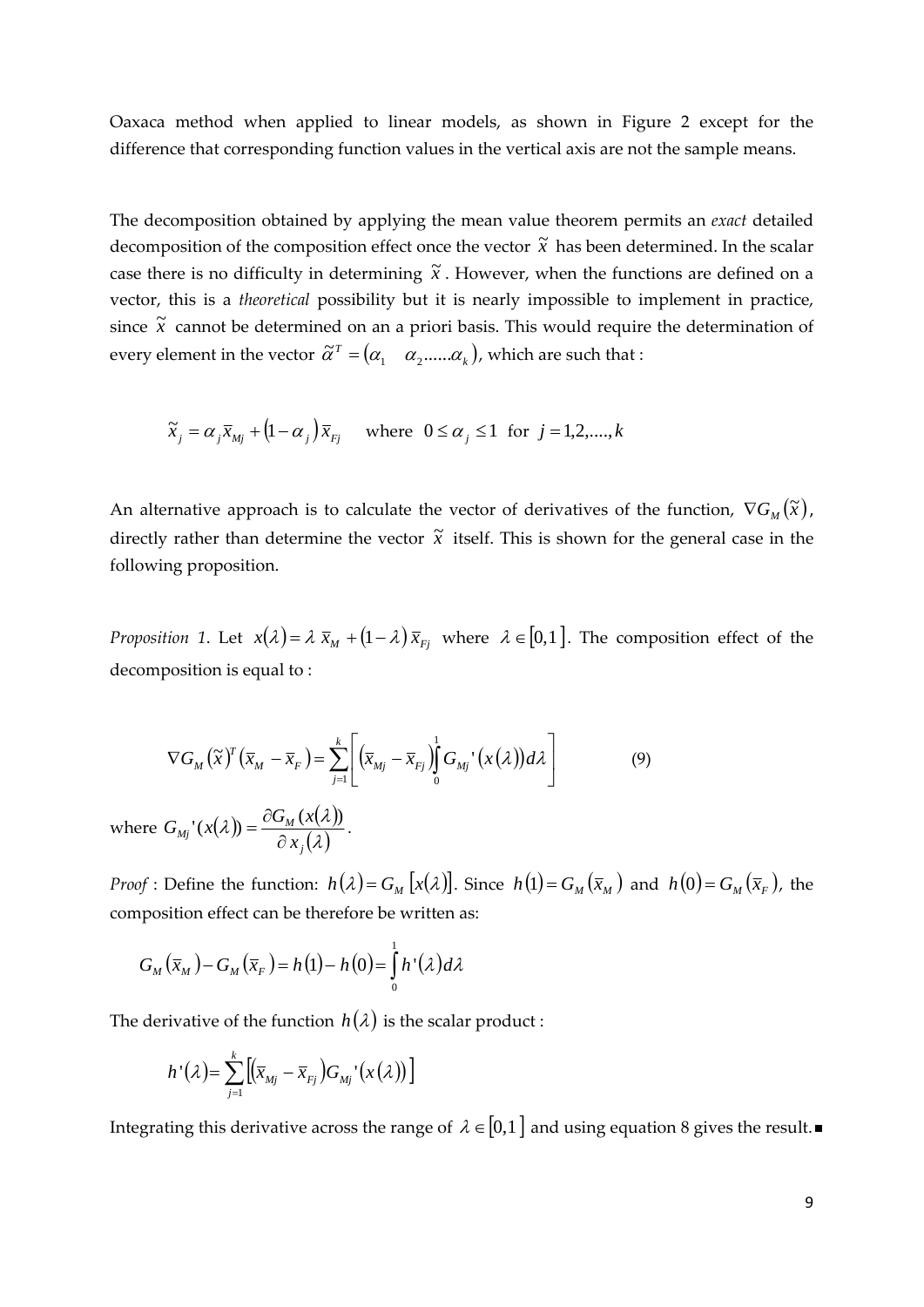In this formulation, the individual contribution of each variable  $(x_i)$  to the overall composition effect is weighted by an average value of the marginal effect over the interval between the group means of the variable in question,  $\int G_{Mj}$   $(x(\lambda))d\lambda$ 1 0  $\Gamma(x(\lambda))d\lambda$  . Cameron and Trivedi (2003) propose this formula as one of the methods of calculating marginal effects (p. 122).

In the linear model, the marginal effect is constant and the Oaxaca approach is a special case of the decomposition presented here.

*Proposition 2*: The "Oaxaca‐linear" decomposition (2) can be obtained by applying the mean value theorem to the function  $G_M(\bar{x}_M) = \bar{x}_M^T \hat{\beta}_M$  over the intervals  $[\bar{x}_{M,j}, \bar{x}_{F,j}]$ , for  $j=1,2,...,k$  , and subtracting  $G_F(\overline{x}_F)=\overline{x}_F^T\hat{\beta}_F$  (where  $\hat{\beta}_g$  are vectors of OLS estimates in the equations  $y_{gi} = g(x_{gi}) = x_{gi}^T \beta_g + \varepsilon_{gi}$  for  $g = M, F$ ).

*Proof*: If the model is linear,  $G_{Mj}$   $'(x(\lambda)) = \hat{\beta}_{Mj}$  and independent of  $x_j$  and  $\lambda$ , so that  $G_{Mj}$ <sup>*'*</sup> $(x(\lambda))d\lambda = \hat{\beta}_{Mj}$ 1 0  $\int G_{_{Mj}}^{\phantom{Mj}}\mathcal{C}(\lambda)\big)d\lambda=\hat{\beta}_{_{Mj}}\,.$ 

The method can be simplified when a nonlinear function is defined on a linear index, so that  $G_{g}(x_{g})$  =  $G_{g}(x_{g}^{T}\beta_{g})$ . In this case the marginal effects are proportional to the parameters,  $\nabla G_s\left(\tilde{x}_s^T\hat{\beta}_s\right)=k_{s0}\,\hat{\beta}_s$ . In this special case, the decomposition has the following attractive form:

$$
\widetilde{\mathbf{y}}^M - \widetilde{\mathbf{y}}^F \equiv G_M(\overline{x}_M) - G_F(\overline{x}_F) = [G_M(\overline{x}_F) - G_F(\overline{x}_F)] + k_{M0}\widehat{\beta}^T[\overline{x}_M - \overline{x}_F] \tag{10}
$$

where  $k_{M0} = k(\tilde{x}^T\hat{\beta}_M)$  is a fixed scalar. The term  $k_{M0}\hat{\beta}_M$  is the vector of marginal effects evaluated at  $\tilde{x}$ . Since many nonlinear econometric models are defined in this way (see the examples presented below), the detailed first order decomposition of the composition effect has a very straightforward interpretation since the marginal effects are proportional to the coefficients. Furthermore the value of the scalar  $k_{M0}$  must be equal to :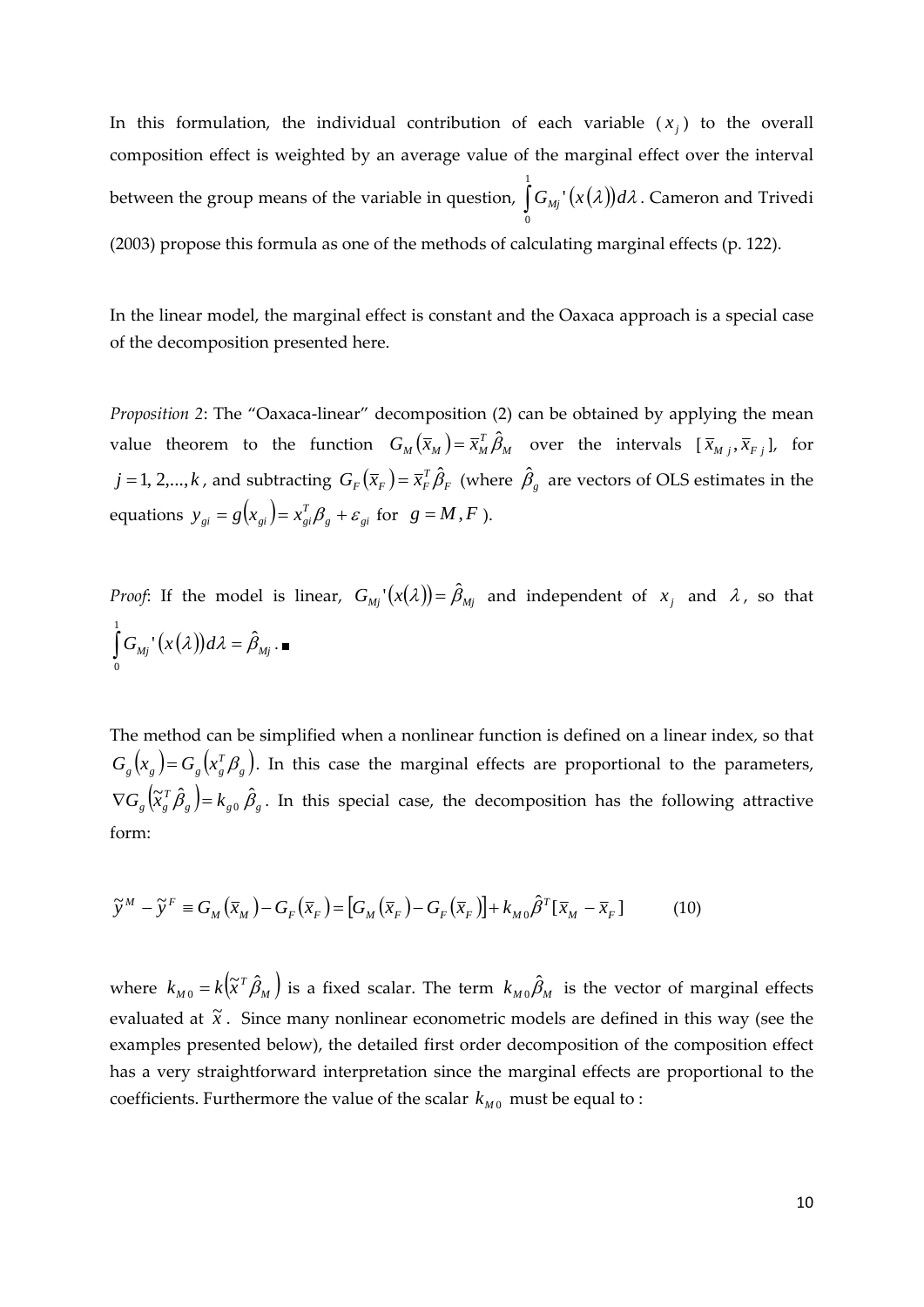$$
k_{M0} = k \left(\tilde{x}^T \hat{\beta}_M\right) = \frac{G_M \left(\overline{x}_M^T \hat{\beta}_M\right) - G_F \left(\overline{x}_F^T \hat{\beta}_M\right)}{\hat{\beta}_M^T \left[\overline{x}_M - \overline{x}_F\right]}
$$

Given this tautology, there is no need to determine the elements of the vector  $\tilde{x}$  that characterize the vector of marginal effects  $\nabla G_M(\tilde{x})$ . Written in this way, the detailed decomposition of the composition effect is :

$$
\nabla G_M\left(\widetilde{\boldsymbol{x}}\right)^T\left[\overline{x}_M-\overline{x}_F\right]=k_{M0}\widetilde{\beta}_{M1}\left[\overline{x}_{1M}-\overline{x}_{1F}\right]+k_{M0}\widetilde{\beta}_{M2}\left[\overline{x}_{2M}-\overline{x}_{2F}\right]+\ldots+k_{M0}\widetilde{\beta}_{Mk}\left[\overline{x}_{kM}-\overline{x}_{kF}\right]
$$

The weights in the detailed decomposition in fact resemble those in Yun (2004), but are applied to a different basis<sup>6</sup>. This common feature is a consequence of the function being defined on a single linear index.

#### *IV Examples of decompositions for nonlinear models*

The proposed decomposition has the advantage of having a coherent basis – it compares a model‐based estimate of an actual situation with a model‐based estimate of a counterfactual one, where both are specified in terms of a parametrically defined function and the vectors of group means ( $\bar{x}_e$ ). It means that any parametric function can be decomposed into a structure effect and a composition effect, where the latter is zero when  $\bar{x}_M - \bar{x}_F = 0$ . This contrasts with Yun (2004), Fairlie (2005) and Bauer and Sinning (2008) who use sums of fitted values divided by the sample size (i.e. the other side of the Jensen inequality).

Decomposing augmented linear models such as the sample selection model has already been addressed by Neumann and Oaxaca (2001) based on mean characteristics along the lines proposed here, although they stress the importance of how one interprets the selectivity term7. Other functions of interest in applied work are probability models (in which the population rate is decomposed) and hazard models (which involves either the hazard itself or the average duration of a spell). In this section, we derive explicit formulae the decomposition for these types of model using equation (10). Hereafter, any parameter covered by a hat (for example,  $\hat{\theta}$ ) is assumed to be an appropriate estimate of that parameter.

 $^6$  In Yun (2004) the formula for the composition effect is  $\frac{G_M\left(x_M^T\beta_M\right)-G_F\left(x_M^T\beta_M\right)}{\beta_M^T\left[\overline{x}_M-\overline{x}_F\right]}\times\beta_M^T\left[\overline{x}_M-\overline{x}_F\right]$ *M*  $_M - \lambda_F$ *T M M T*  $M \mid \nabla_F (M_i)$ *T*  $\frac{M}{N} \frac{(M_{M}P_{M})}{T} \frac{G_{F}(M_{M}P_{M})}{T} \times \beta_{M}^{T} |\overline{X}_{M} - \overline{X}_{M}|^{T}$  $\overline{x}_M - \overline{x}$  $\frac{G_{\scriptscriptstyle M}\left(\overline{x}_{\scriptscriptstyle M}^{\scriptscriptstyle T} \beta_{\scriptscriptstyle M}\right) - G_{\scriptscriptstyle F}\left(\overline{x}_{\scriptscriptstyle M}^{\scriptscriptstyle T} \beta_{\scriptscriptstyle M}\right)}{\beta_{\scriptscriptstyle M}^{\scriptscriptstyle T}\left[\overline{x}_{\scriptscriptstyle M}-\overline{x}_{\scriptscriptstyle F}\right]}\times \beta_{\scriptscriptstyle M}^{\scriptscriptstyle T}\left[\overline{x}_{\scriptscriptstyle M}-\overline{x}_{\scriptscriptstyle F}\right].$ 

<sup>7</sup> Yun (2007) and Wolff (2009) provide alternative decomposition procedures for the sample selection model.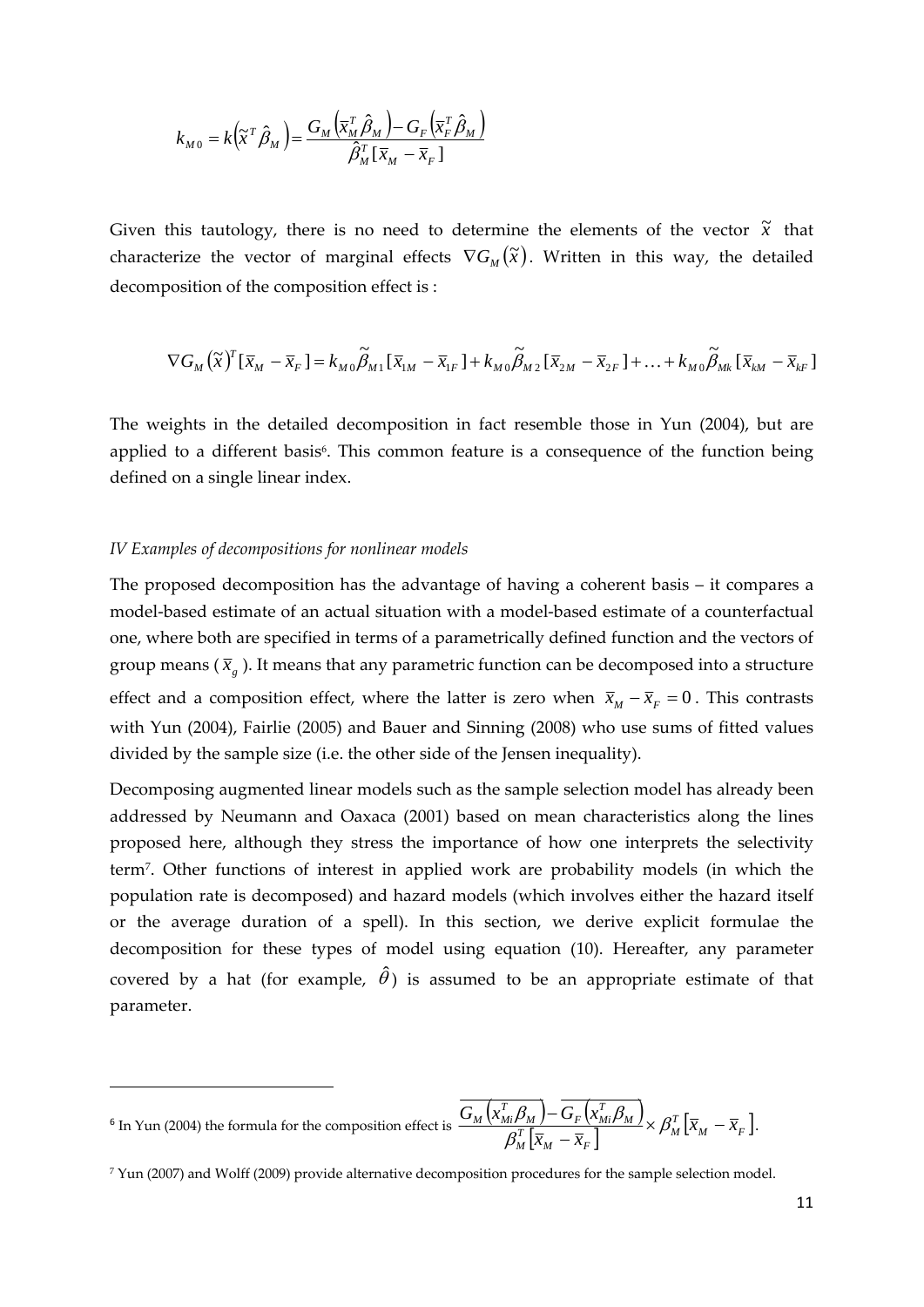Logit and probit models have the same generic form for each of the groups :

$$
\mathbf{E}\left(\mathbf{y}_{gi} \mid \mathbf{x}_{gi}\right) = \mathbf{Prob}\left(\mathbf{y}_{gi} = 1 \mid \mathbf{x}_{gi}\right) = D\left(\overline{\mathbf{x}}_{gi}^T \mathbf{\beta}_g\right), \ g = M, F
$$

where  $D$  is a cumulative distribution function with a common form for both groups. Since the latter is defined on a linear index, the vector of first derivatives has the following, straightforward form :

$$
\nabla D(\overline{x}_s^T \beta_s) = d(\overline{x}_s^T \beta_s) \beta_s
$$

where *d* is the associated density function (note that *d* is a scalar and  $\beta$  a vector of parameters). Using parameters estimated by maximum likelihood  $(\hat{\beta})$ , the implied decomposition for the probit model<sup>8</sup> is :

$$
\widetilde{y}^{M} - \widetilde{y}^{F} = \Phi \left( \overline{x}_{M}^{T} \hat{\beta}_{M} \right) - \Phi \left( \overline{x}_{F}^{T} \hat{\beta}_{F} \right)
$$

$$
= \Phi \left( \overline{x}_{F}^{T} \hat{\beta}_{M} \right) - \Phi \left( \overline{x}_{F}^{T} \hat{\beta}_{F} \right) + k_{P} \hat{\beta}_{M}^{T} \left[ \overline{x}_{M} - \overline{x}_{F} \right]
$$

where  $k_{_P}$  =  $\phi\left(\widetilde{x}^T\hat{\beta}_{_M}\right)$  and  $\Phi$  and  $\phi$  are the standard normal cumulative distribution and density functions, respectively. It is important to note that  $k_p$  is fixed scalar in this decomposition, in the sense that each element in the vector  $\widetilde{\beta}_M$  is multiplied by the same constant. The value of  $k_p$  is trivially given by:

$$
k_P = \frac{\Phi\left(\overline{x}_M^T \hat{\beta}_M\right) - \Phi\left(\overline{x}_F^T \hat{\beta}_M\right)}{\hat{\beta}_M^T \left[\overline{x}_M - \overline{x}_F\right]}
$$

Unlike the probit model, the function to be decomposed in the logit model has a closed form:

<sup>&</sup>lt;sup>8</sup> The variance is normalised equal to one.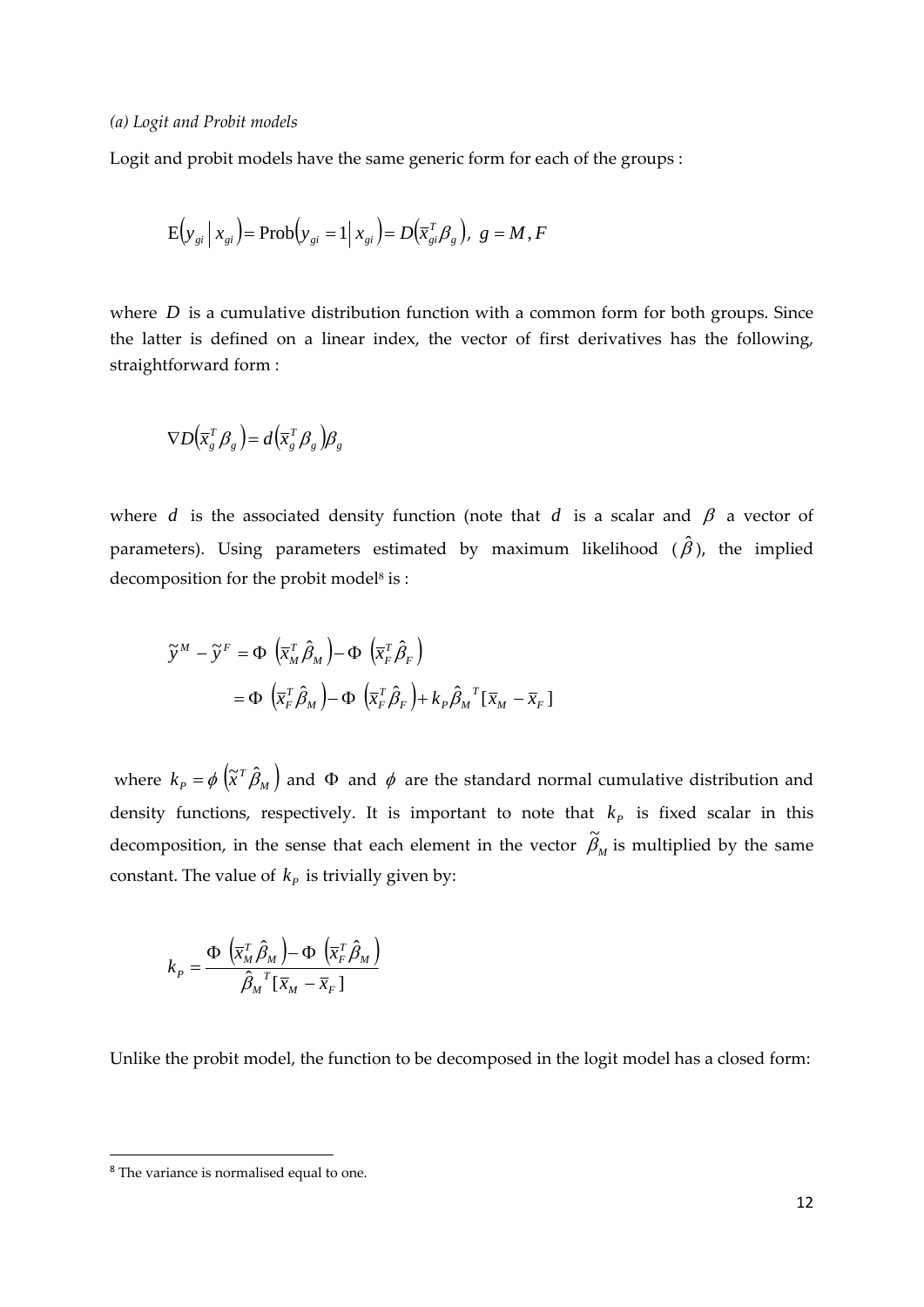$$
L(\overline{x}^T \beta) = \frac{\exp(\overline{x}^T \beta)}{1 + \exp(\overline{x}^T \beta)}
$$

For maximum likelihood estimates of  $\beta_g$ , the decomposition formula can be written in the same form as for the Probit model :

$$
\widetilde{y}^{M} - \widetilde{y}^{F} = L \left( \overline{x}_{M}^{T} \hat{\beta}_{M} \right) - L \left( \overline{x}_{F}^{T} \hat{\beta}_{F} \right)
$$
  

$$
= L \left( \overline{x}_{F}^{T} \hat{\beta}_{M} \right) - L \left( \overline{x}_{F}^{T} \hat{\beta}_{F} \right) + k_{L} \hat{\beta}_{M}^{T} \left[ \overline{x}_{M} - \overline{x}_{F} \right]
$$

where  $k_{\mu}\hat{\beta}_{M}$  is the vector of the first derivatives with respect to the vector *x* evaluated at  $\tilde{x}$ . This vector of marginal effects has the following special form:

$$
k_{L}\hat{\beta}_{M} = L^{'}(\tilde{x}^{T}\hat{\beta}_{M}) = L(\tilde{x}^{T}\hat{\beta}_{M})[1 - L(\tilde{x}^{T}\hat{\beta}_{M})] \times \hat{\beta}_{M}
$$

where, tautologically,

$$
k_L = \frac{L\left(\overline{x}_M^T \hat{\beta}_M\right) - L\left(\overline{x}_F^T \hat{\beta}_M\right)}{\hat{\beta}_M^T \left[\overline{x}_M - \overline{x}_F\right]} \text{ and } 0 < k_L \le 0.25 \, .
$$

Various authors have attempted to decompose the difference in sample means using logit and probit models (Nielsen (1998), Yun (2000, 2004) and Fairlie (2005)). In fact for a logit model *containing a constant term*, when the parameters are estimated by maximum likelihood, the sample mean is related to the estimated function in the following way<sup>9</sup>:

$$
\overline{y} = \frac{1}{n} \sum_{i=1}^{n} L(x_i^T \hat{\beta})
$$

This mean property has been used to obtain a decomposition for the logit model given by :

<sup>&</sup>lt;sup>9</sup> This is a consequence of the first order conditions for obtaining a maximum likelihood estimate of the constant term.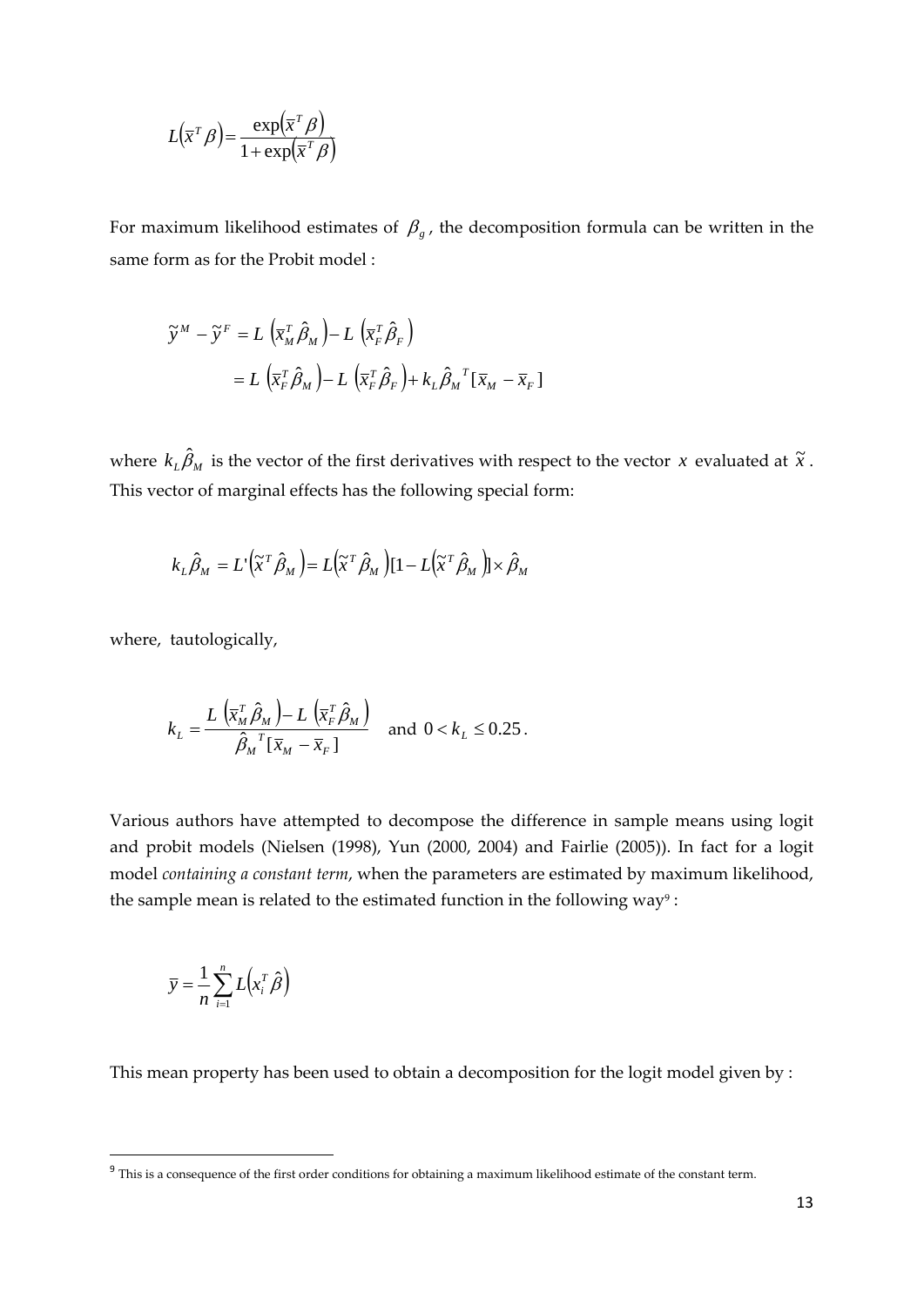$$
\overline{y}_M - \overline{y}_F = \frac{1}{n_M} \sum_{i=1}^{n_M} L(x_{Mi} \hat{\beta}_M) - \frac{1}{n_F} \sum_{i=1}^{n_F} L(x_{Fi} \hat{\beta}_M) + \frac{1}{n_F} \sum_{i=1}^{n_F} L(x_{Fi} \hat{\beta}_M) - \frac{1}{n_F} \sum_{i=1}^{n_F} L(x_{Fi} \hat{\beta}_F)
$$

Note that this decomposition contains the sample means of the dependent variable but not the means of the right hand side variables,  $\bar{x}_e$ . This is a consequence of Jensen's inequality. This form of decomposition has been used to obtain a detailed decomposition of both the unexplained and explained components. However, because of different sample sizes, simulation methods have to be used to provide extra data when undertaking detailed decompositions (see Fairlie, 2005). Such an approach cannot be applied in an exact manner to

the probit model since  $\overline{y} \neq \frac{1}{n} \sum_{i=1}^n \Phi(x_i^T \hat{\beta})$ *n i*  $\frac{1}{n} \sum_{i=1}^n \Phi(x_i^T)$ *y* 1  $\frac{1}{n} \sum_{i=1}^{n} \Phi(x_i^T \hat{\beta}).$ 

#### *(b) Hazard functions and duration models*

One of the key differences with duration models is that in most data sets, durations are censored at the time of the survey. This is the case for example with unemployment durations in the Labour Force Surveys used to estimate the unemployment rate according to the ILO definition. In order to analyse differences in unemployment duration or hazard rates between groups, using the difference in sample means as the basis for an Oaxaca‐type decomposition is not appropriate because censoring. Most econometric analyses take account of censoring in the estimation of models, but there is an issue of which quantity is to be decomposed. It is in this context that the approach proposed here is particularly relevant. By using the fitted value corresponding mean characteristics as the basis, the decomposition can be straightforwardly obtained.

Using the same notation as above, where *D* is the cumulative distribution function and *d* the associated density function for durations or spell lengths, *t* , the hazard rate is defined as:

$$
\lambda(t;x) = \frac{d(t;x)}{1 - D(t;x)} = \frac{d(t;x)}{S(t;x)}
$$

where *S* is the survivor function. The difference between this and earlier models is the dependence of the hazard on time as well as on characteristics. The decomposition technique can be straightforwardly applied for differences in the expected duration $10$  :

 $10$  Note that the effect of a variable on the duration of a completed spell is of opposite sign to its effect on the hazard rate.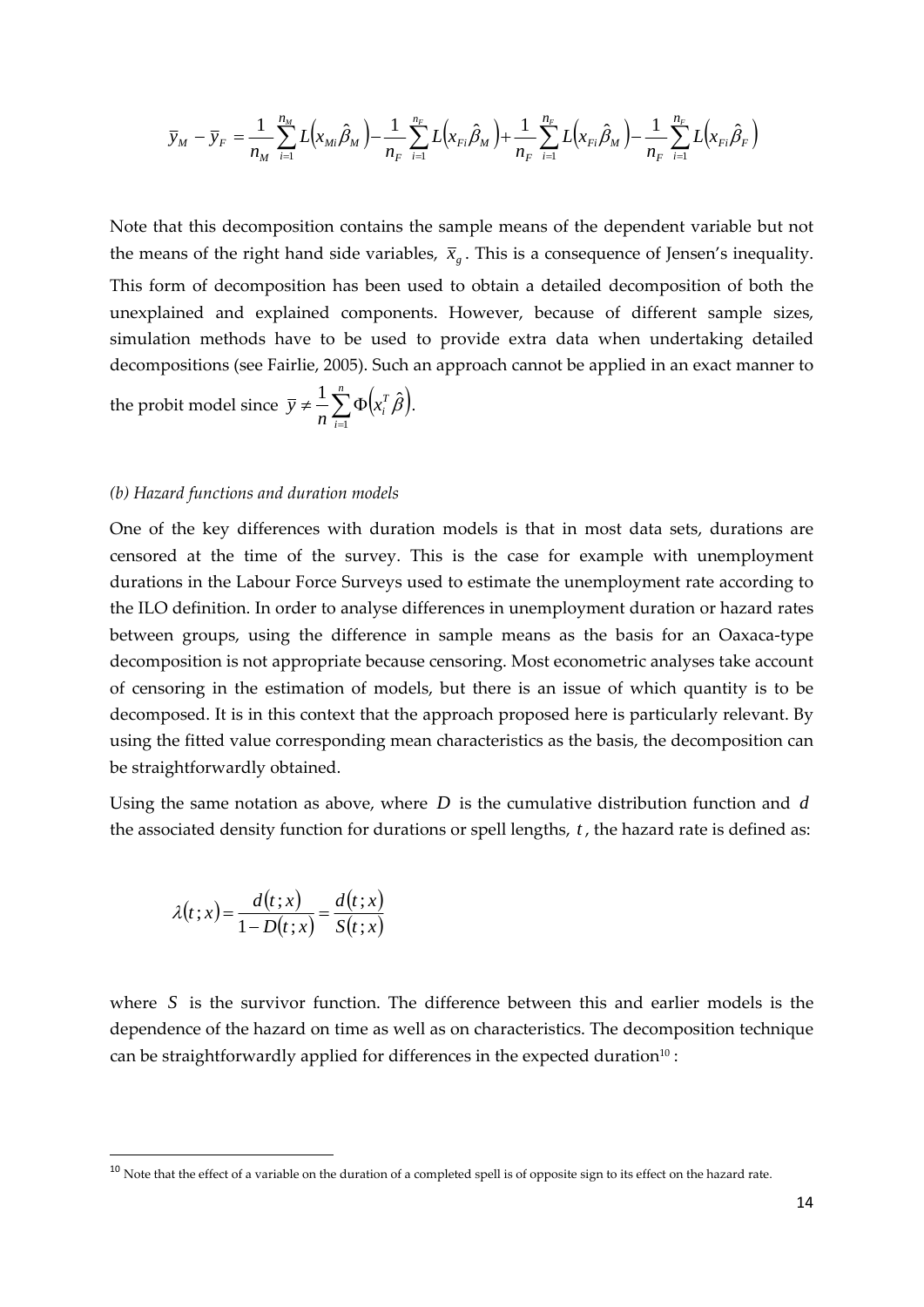$$
E(s \mid \overline{x}_g) = G_g(\overline{x}_g)
$$

where the survivor function, and thus the hazard function, is linked to the average completed spell duration through the following equality :

$$
E(s \mid \overline{x}) = \int_{0}^{\infty} t \ d(t \mid \overline{x}) dt = \int_{0}^{\infty} S(t \mid \overline{x}) dt
$$

In what follows, the link between a parametric hazard specification and the corresponding formula for the expected duration is used to obtain decompositions for two popular hazard specifications – the Weibull and loglogistic.

One of the more widely used parametric specifications of the function is the Weibull hazard given by :

$$
\lambda(t; x_i) = \alpha \ t^{\alpha - 1} \exp\left(x_i^T \beta\right) \qquad \alpha > 0 \tag{13}
$$

In this case, the expected duration of a completed spell (*s* ) for an individual with the mean value of *x* , is given by a nonlinear function defined on a linear index :

$$
E(s|\overline{x}) = \Gamma\left(\frac{1+\alpha}{\alpha}\right) \exp\left(-\overline{x}^T \frac{\beta}{\alpha}\right)
$$
 (14)  

$$
\equiv \overline{\Gamma}(\alpha) \exp(\overline{x}^T \beta^*) \quad \text{where } \beta^* = -\frac{\beta}{\alpha}
$$

The first term on the right hand side is the gamma function and is independent of both *x* and *s* . As noted in the definition of the decomposition, the basis is the difference between two estimated functions evaluated at the means of the explanatory variables, *x*, which is denoted as  $\tilde{y}_M - \tilde{y}_F$ . In the current case the decomposition is :

$$
\widetilde{y}_M - \widetilde{y}_F = \overline{\Gamma}(\hat{\alpha}_M) \exp\left(\overline{x}_F^T \hat{\beta}_M^*\right) - \overline{\Gamma}(\hat{\alpha}_F) \exp\left(\overline{x}_F^T \hat{\beta}_F^*\right) + k_W \hat{\beta}_M^{*T} [\overline{x}_M - \overline{x}_F]
$$

where the fixed scalar  $k_w$  is given by  $k_w = \Gamma\left(\frac{1+\hat{\alpha}_M}{\hat{\alpha}_M}\right) \exp\left(\tilde{x}^T \hat{\beta}_M^*\right)$ *M T M*  $k_{W} = \Gamma \left( \frac{1 + \alpha_{M}}{\hat{\alpha}_{M}} \right) \exp \left( \tilde{x}^{T} \hat{\beta} \right)$  $\frac{\alpha_{_M}}{2}$  $\overline{\phantom{a}}$  $\setminus$  $\parallel$  $\setminus$  $=\Gamma\left(\frac{1+\hat{\alpha}_M}{\hat{\lambda}}\right)\exp\left(\tilde{x}^T\hat{\beta}_M^*\right)$ . Tautologically, this is equal to :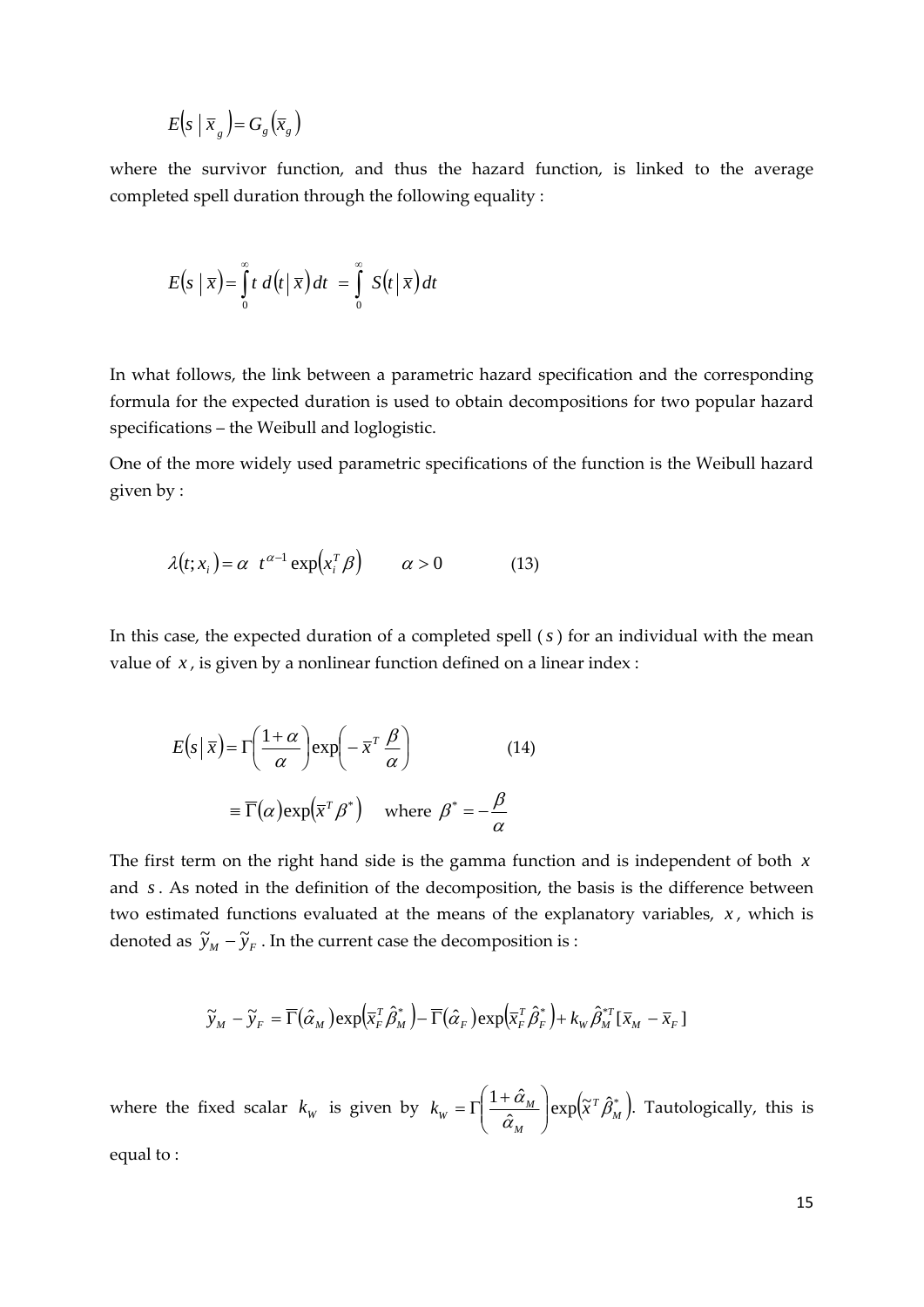$$
k_{W} = \frac{\overline{\Gamma}(\hat{\alpha}_{M}) \left(\exp\left(\overline{x}_{M}^{T} \hat{\beta}_{M}^{*}\right) - \exp\left(\overline{x}_{F}^{T} \hat{\beta}_{M}^{*}\right)\right)}{\hat{\beta}_{M}^{*T} \left[\overline{x}_{M} - \overline{x}_{F}\right]}
$$

This specification contains the exponential specification as a special case when  $\alpha = 1$ , since  $\Gamma(2) = 1.$ 

The Weibull specification applies only to cases where the hazard rate is monotonic – it is either increasing,  $\alpha > 1$ , or decreasing,  $0 < \alpha < 1$ , but cannot be one then the other during time spent in a given state. A hazard specification that permits a non-monotonic form is the log‐logistic specification:

$$
\lambda(t) = \frac{\gamma \exp(x^T \beta) t^{\gamma - 1}}{1 + \exp(x^T \beta) t^{\gamma}} \quad \text{where } \gamma > 0.
$$

When  $0 < \gamma < 1$ , the hazard rate is first increasing and then decreasing. For  $\gamma > 1$ , it is monotonic. The corresponding expected duration when  $0 < \gamma < 1$  is given by :

$$
E(s \mid \overline{x}) = B\left(1 + \frac{1}{\gamma}, 1 - \frac{1}{\gamma}\right) \exp\left(-\overline{x}^T \frac{\beta}{\gamma}\right) \equiv \overline{B}(\gamma) \exp(\overline{x}^T \beta^0) \qquad \beta^0 = -\frac{\beta}{\gamma}
$$

where  $B(.)$  is the beta function. This expectation formula identical in structure to the Weibull case, in that the first derivatives will all be defined in terms of a scalar multiplicative factor, which in the log-logistic case given by

$$
k_{LL} = \frac{\overline{B}(\hat{\gamma}_M)(\exp(\overline{x}_M^T \hat{\beta}_M^0) - \exp(\overline{x}_F^T \hat{\beta}_M^0))}{\hat{\beta}_M^{0 \ T}[\overline{x}_M - \overline{x}_F]}
$$

The decomposition will thus have a similar form to the Weibull specification.

Uncertainty over the nature of duration dependence in the presence of unobserved heterogeneity has led to the use of specifications involving mixtures of distributions. A final example of a widely used specification is the mixture Weibull hazard function with gamma heterogeneity. The hazard specification is :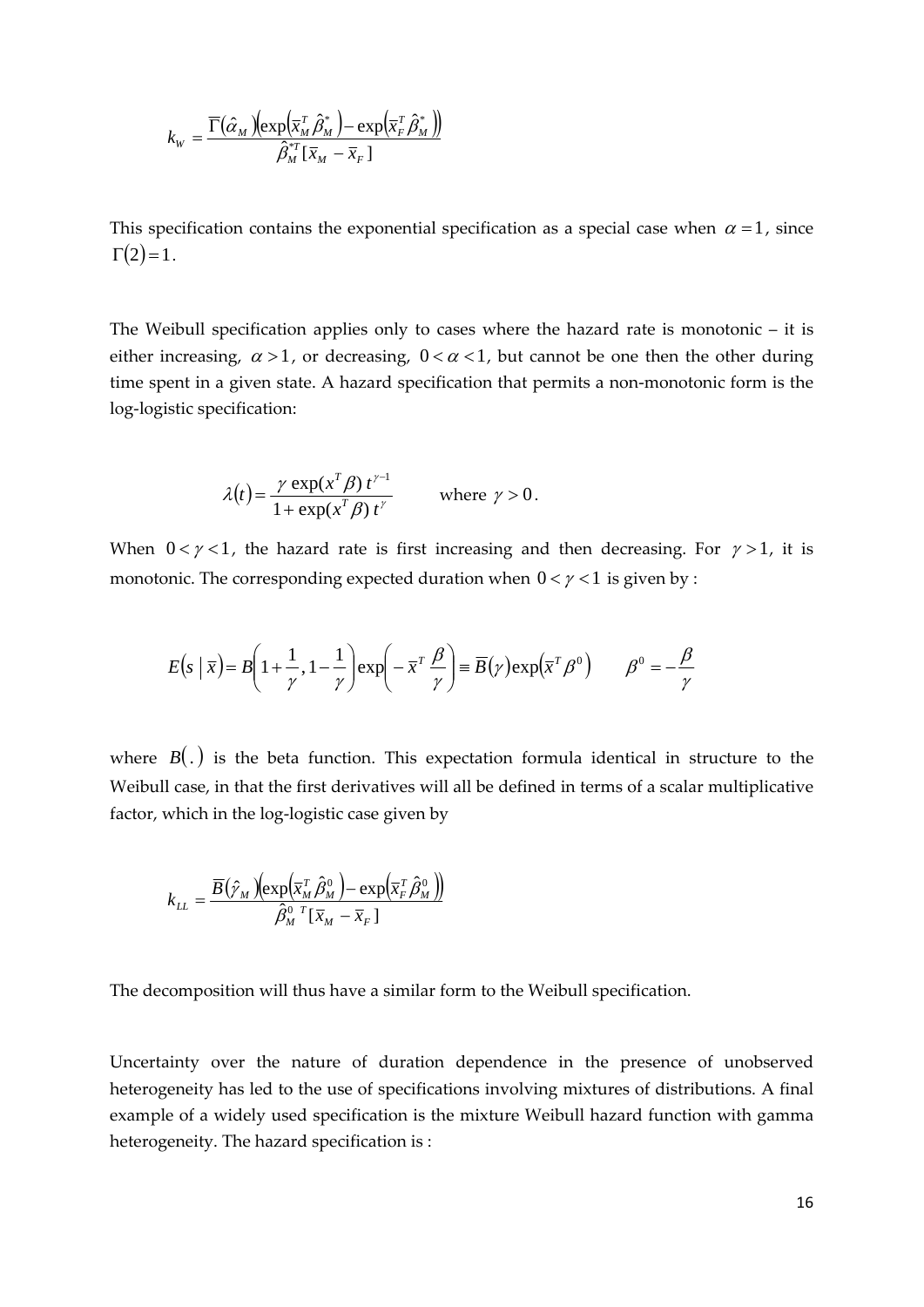$$
\lambda(t; x_i) = \alpha \ t^{\alpha - 1} \exp\left(x_i^T \beta\right) v_i
$$

where  $v_i$  has a gamma distribution with unit mean and variance equal to  $\sigma^2$ . The expected duration in this case (Lancaster, 1979, p. 952) is given by :

$$
E(s \mid \overline{x}) = \frac{B\left(\frac{1}{\alpha}, \frac{1}{\sigma^2} - \frac{1}{\alpha}\right) \exp\left(-\overline{x}^T \frac{\beta}{\alpha}\right)}{\sigma^{2\alpha} - \alpha} \equiv V(\alpha, \sigma) \exp(\overline{x}^T \beta^*)
$$

and the decomposition will have the same form the two earlier specifications with

$$
k_{_{WG}} = \frac{V\big(\hat{\alpha}_{_{M}},\hat{\sigma}_{_{M}}\big)\Big(\!\exp\!\Big(\overline{x}_{_{M}}^{\mathrm{\scriptscriptstyle T}}\hat{\beta}_{_{M}}^{*}\Big)\!-\!\exp\!\Big(\overline{x}_{_{F}}^{\mathrm{\scriptscriptstyle T}}\hat{\beta}_{_{M}}^{*}\Big)\! \Big)}{\hat{\beta}_{_{M}}^{*_{T}}\big[\overline{x}_{_{M}}-\overline{x}_{_{F}}\big]}.
$$

#### *Example 1: Duration to obtaining a permanent employment for young persons*

The data used come from the French Generation 2004 survey, which follows a cohort of individuals leaving the education system in 2004. The age of the person in that year is obviously related to the number of years spent in the education system. However in France, the correspondence between educational attainment in terms of the highest diploma obtained and the age at which the person leaves the system is clouded by the widespread phenomenon of spending more than one year in a particular grade. For example, many university students take their first year twice over. The same occurs lower down the education ladder, where a pupil may spend two years in a particular grade (some pupils even skip a grade). When analyzing access to permanent employment, this lag acts as a signal to employers. The average education lag in the sample is more than two years (see Table 1). The duration of until finding a permanent job is modelled as a function of two education variables: educational attainment measured as the theoretical number of years necessary to obtain a given diploma and the education lag. In addition the overall unemployment rate in the geographical locality of the person's domicile in 2004 is used to measure the influence of the state of the labour market. The duration variable used is the number of months following exit from the education system.

A second phenomenon often associated with difficulty finding a permanent job among young persons is cultural and ethnic origin, and specifically whether the person has parents who are immigrants. In the sample used, 16% have parents who are not of French origin. There are differences in educational attainment and education lag that also suggest that children of immigrants are likely to fare less well in the labour market. In addition to these factors there may also be discrimination in the recruitment of young persons which favours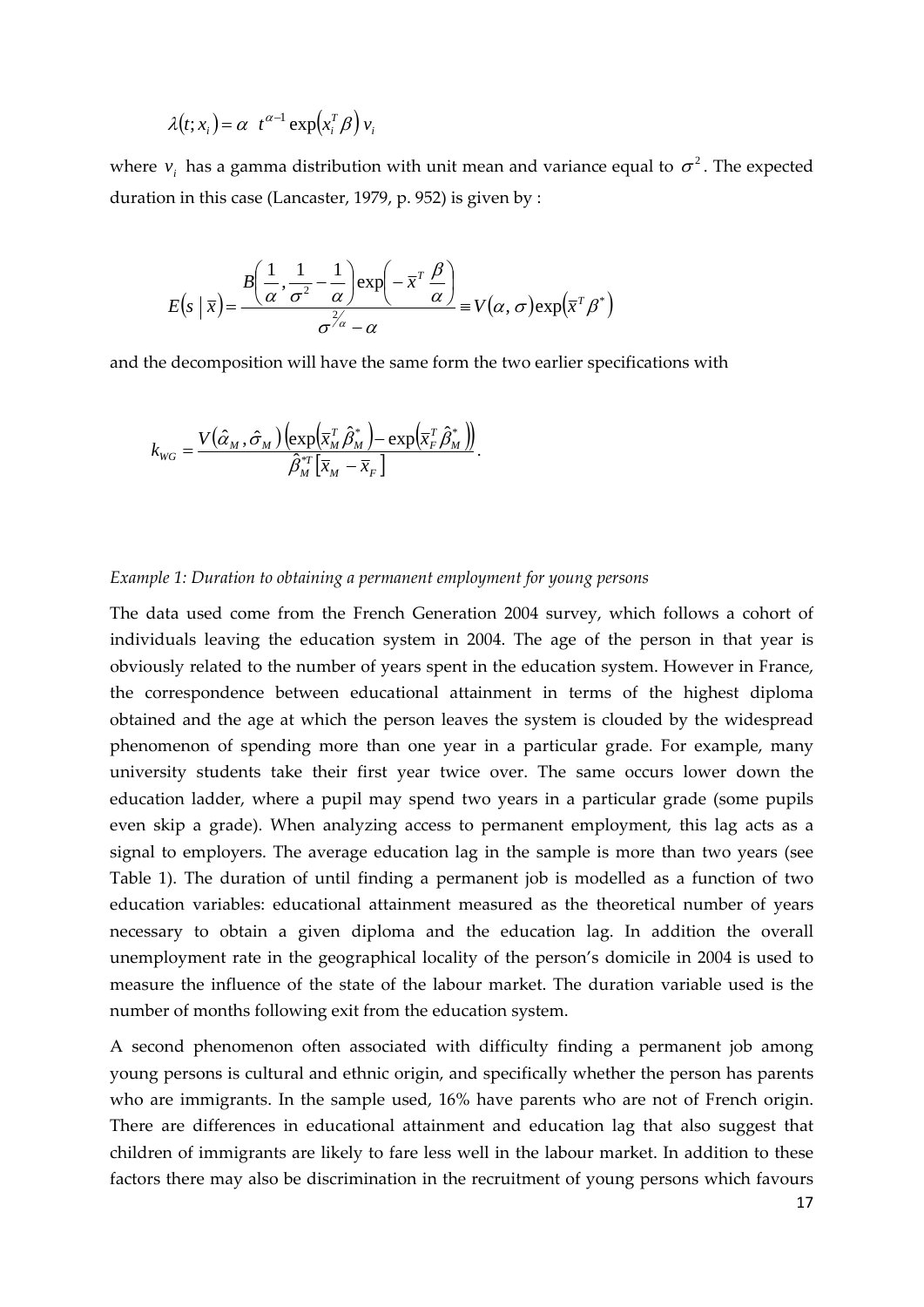those whose parents are not immigrants. We therefore use the proposed decomposition to quantify the different components of the difference in durations between the two groups of young persons.

The decomposition uses a model-based estimate of the mean duration for each group and decomposes the difference between these. In the current case, we assume that the hazard function is of the Weibull form ‐ equation (13) – and the corresponding expected duration is given above in equation (14). The parameters are in fact obtained using an accelerated failure time model which is estimated separately for the two groups, and the results are presented in Table 2. The estimated Weibull shape parameters indicate that the hazard function is increasing with duration. The other estimated coefficients suggest that more education, shorter education lag and a smaller unemployment local unemployment all reduce the duration and more so for children of immigrants compared to their French counterparts. There is however a large difference between the estimated constant terms for the two groups which suggests that there is discrimination in access to employment in favour of those of French origin.

The decomposition of the estimated expected duration (in months and not logarithms) is undertaken using the average French origin characteristics in the counterfactual. The difference to be decomposed is the difference between two model‐based estimates of the average duration corresponding to the mean characteristics of the respective groups. This is 15.2 months (see Table 3). The structural component of this gap is 13.2 months – or 87%. The composition effect, the part due to differences in characteristics, therefore accounts for only a minor part of the gap (2 months). The detailed decomposition of the composition effect suggests that improving the educational performance (on both fronts) of children whose parents are immigrants will reduce the expected duration to obtaining a permanent job. However, this is limited to the extent that for identical characteristics, those with immigrant parents are at a disadvantage.

#### *(c) Nonlinear models which are not defined on a linear index*

The presence of a linear index in a nonlinear function enables the proportional weighting factor *k*(.) to be obtained directly, independently of each covariate contribution. An example where there is no simple form for the decomposition other than the form of result in Proposition 1 is where a variable is defined using the Box‐Cox transformation.

In the case of both dependent and independent variables being transformed, the model to be estimated with only one explanatory variable is:

$$
\frac{y_i^{\gamma} - 1}{\gamma} = \beta_0 + \left(\frac{x_i^{\theta} - 1}{\theta}\right)\beta_1 + u_i
$$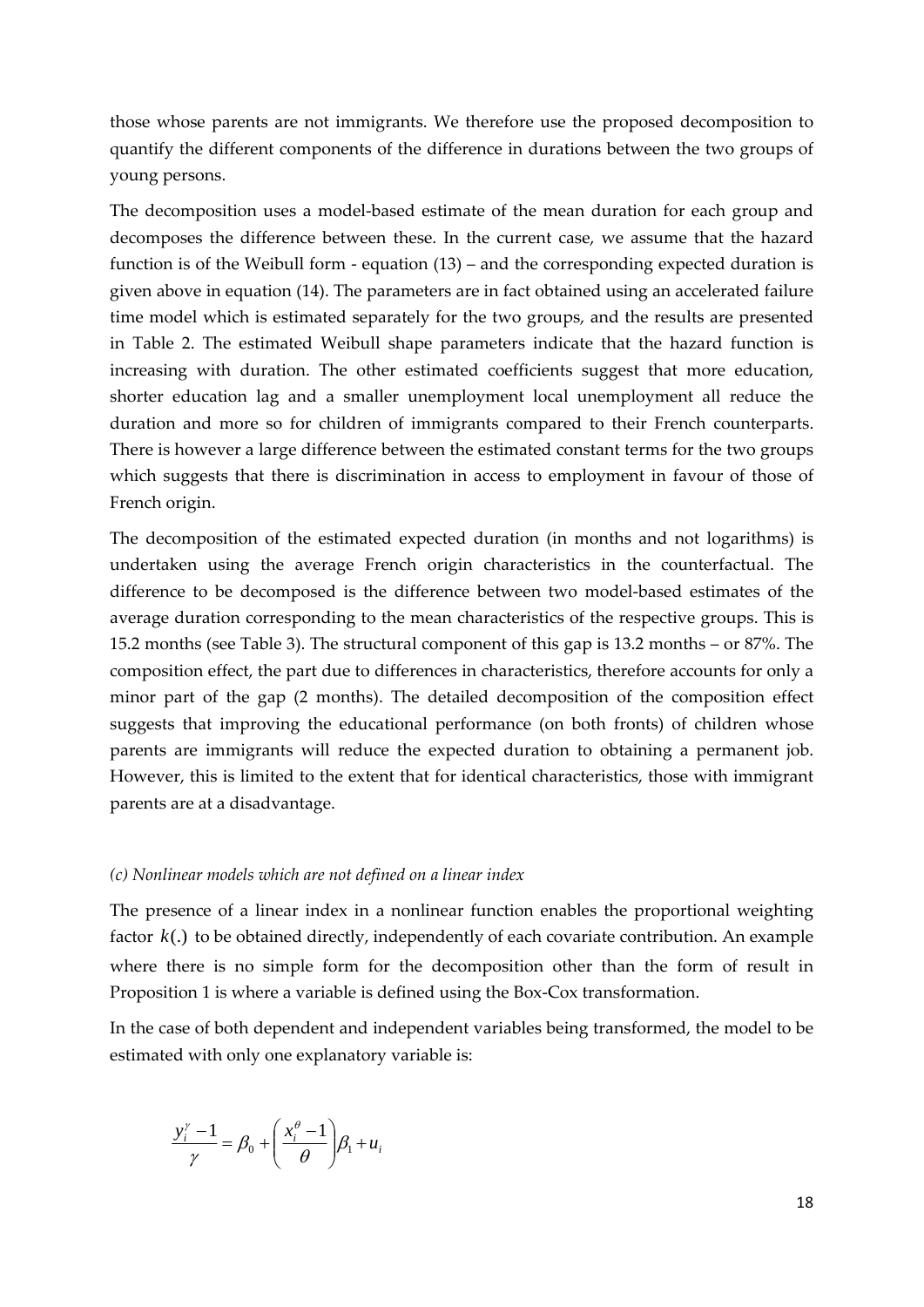In order to obtain the conditional expectation of *y* and proceed to decompose the difference between groups, a difficulty arises since the error term, *u* , will appear in the equation when expressed in terms of *y* alone:

$$
y_i = \left[1 + \gamma \left(\beta_0 + \left(\frac{x_i^{\theta} - 1}{\theta}\right)\beta_1 + u_i\right)\right]^{\frac{1}{\gamma}}
$$

Following Abrevaya and Hausman (2004), a J-th term Taylor expansion around  $u = 0$  can be used to avoid this difficulty when the error term is normally distributed. The expected value of *y* conditional on *x* is :

$$
E(y|x) \approx G(x, u = 0) + \sum_{j=1}^{J} \frac{E(u^j)}{j!} g^j(x, u)
$$
 (15)

where  $G(x, u = 0) = (1 + \gamma V(x))_{\gamma}^{\frac{1}{2}}$ ,  $V(x) = \beta_0 + \left(\frac{x_i^{\theta} - 1}{\theta}\right)\beta_1$  $\overline{\phantom{a}}$ J  $\setminus$  $\overline{\phantom{a}}$  $\overline{\mathcal{L}}$  $V(x) = \beta_0 + \left(\frac{x_i^{\theta} - 1}{2}\right)\beta_1$ 

and  $g^{j}(x, u) = \frac{\partial^{j} G(x, u)}{\partial x^{j}}$ 0  $(u) = \frac{\partial^j G(x, u)}{\partial x^j}$  $\partial u^j$   $\Big|_{u=1}$  $=\frac{\partial}{\partial x}$ *u j*  $j(x, y) = \partial^{i}$ *u*  $g^{j}(x, u) = \frac{\partial^{j} G(x, u)}{\partial x^{j}}$  .

This simplifies in the case when *u* is normally distributed with a zero mean, since its odd numbered moments are zero. Thus when  $J = 1$  the expected value is :

$$
E(y|x) \approx (1 + \gamma V(x))_{\gamma}^{\frac{1}{2}}
$$

and for  $J = 2$ :

$$
E(y|x) \approx (1 + \gamma V(x))_{\gamma}^{\frac{1}{2}} + \frac{\sigma^2}{2} (1 - \gamma)(1 + \gamma V(x))_{\gamma}^{\frac{1}{2} - 2}
$$

In both cases the decomposition will not simplify in the same way as for nonlinear models defined on a linear index and so the integral in Proposition 1 will have to be explicitly evaluated.

#### *Example 2: Male‐female differences in earnings in France*

Data from the 2005 French Labour Force Survey are used to examine earnings differences between males and females. The sample includes individuals aged 20 to 54 who declare earnings and hours worked enabling an hourly wage to be calculated. The earnings equations are of the form:

$$
\frac{y_i^{\gamma}-1}{\gamma} = \beta_0 + \beta_1 E_i + \beta_2 Paris_i + \beta_3 \left(\frac{x_i^{\theta}-1}{\theta}\right) + u_i \tag{16}
$$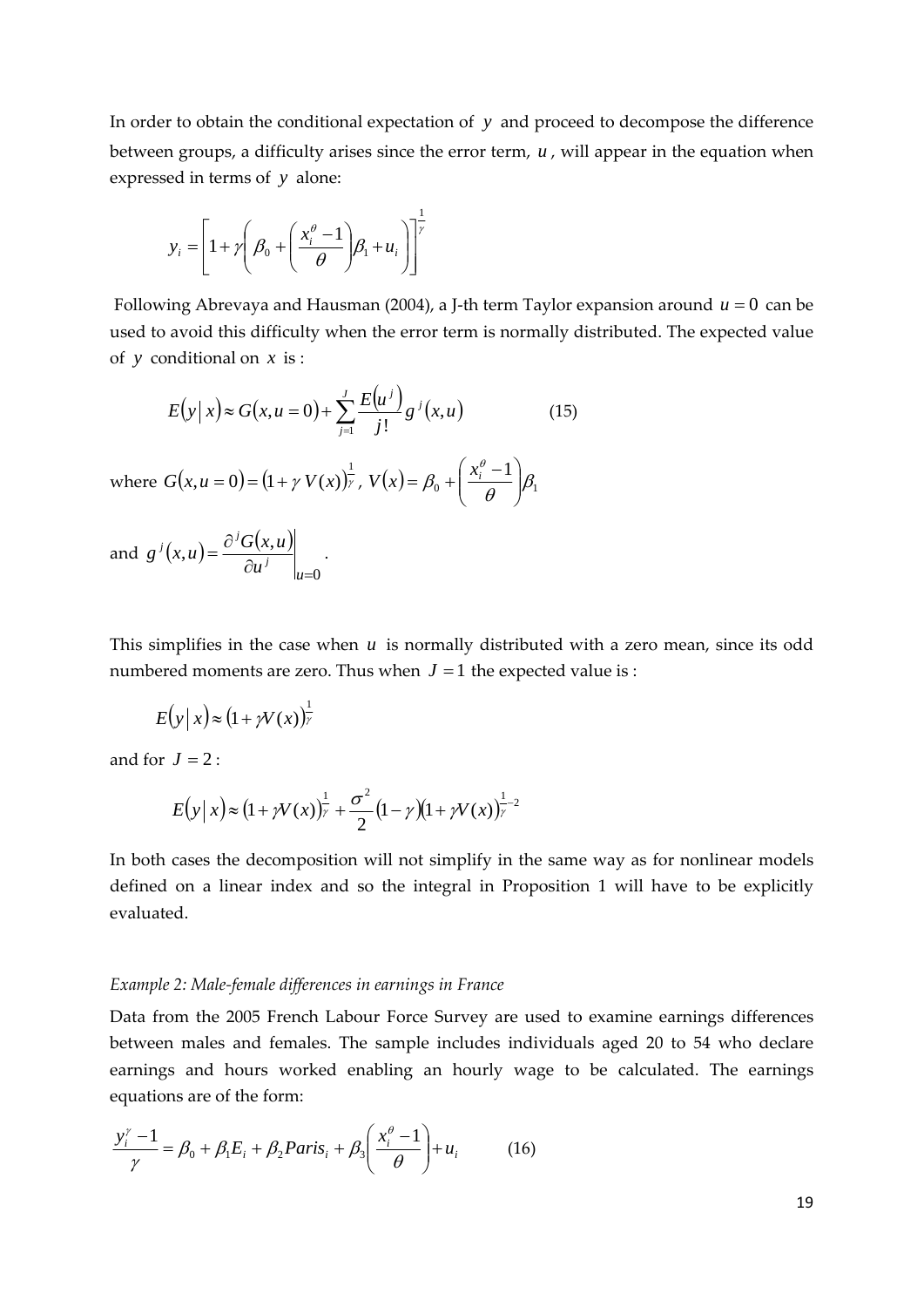where *y* is earnings, *E* is education level, *Paris* is dummy variable equal to one if the person lives in the Paris area and *x* which is potential labour market experience and enters the model as a Box‐Cox transformation. In fact there are only small differences in the means of these variables by gender (see Table 4). Females have more education and almost as much experience as males. There are a slightly higher proportion of females living in the Paris area in this sample (15.3% compared to 13.9%). Nevertheless, males earn 8.9% than females. The parameters of the model are estimated by maximum likelihood, and are presented in Table 5. For both sexes, the Box-Cox transformations are significant ( $\theta$  and  $\gamma$  are neither zero nor unity), so that there is a nonlinear relation between earnings and experience and more generally between earnings and the other covariates. The coefficients on education and living in Paris are higher for females, but the constant term is higher for males. The decomposition of the difference in earnings (rather than log earnings) is based on the approximation in equation (15) applied to the model given in (16). The difference to be decomposed is 0.838 (less than one euro). Based on the counterfactual, females would earn more than males if their characteristics were rewarded in the same way as those of males. The structure effect is therefore the more important component (+1.27). The composition effect is negative and the key factor indicated by the detailed decomposition is education.

#### *V Conclusion*

By recognizing that the Oaxaca technique can be obtained by an application of the mean value theorem, a new decomposition method applicable to nonlinear models is proposed. For continuous nonlinear functions, the decomposition proposed here is based on counterfactuals using the means of the right hand side variables and group differences in fitted values of the estimated functions. In this decomposition the unexplained component or 'structure effect' is completely defined, and a detailed decomposition of the 'composition effect' is possible. There is no remainder. Explicit formulae for decompositions of the binary logit and probit models, duration models based on the Weibull and log‐logistic hazard specifications and a Box‐Cox model are presented, although the method applies to any a model which is specified as a continuous function of the explanatory variables.

It differs from other approaches in two key respects. First the proposed decomposition is based on the mean characteristics of each group and the fitted value of the model evaluated at the vector of means. It is therefore based on the same clearly defined counterfactual as the original Oaxaca approach. It does not decompose group differences in the observed mean of the dependent variable; but in general this cannot be done in a nonlinear model in an exact manner. Furthermore, in the presence of censoring, as in duration models, the sample mean of the left hand side variable is not a very useful measure. Second, its application is not restricted to the class of nonlinear models defined on a linear index as is the case in most other proposed decomposition techniques. This type of model is used in applied work for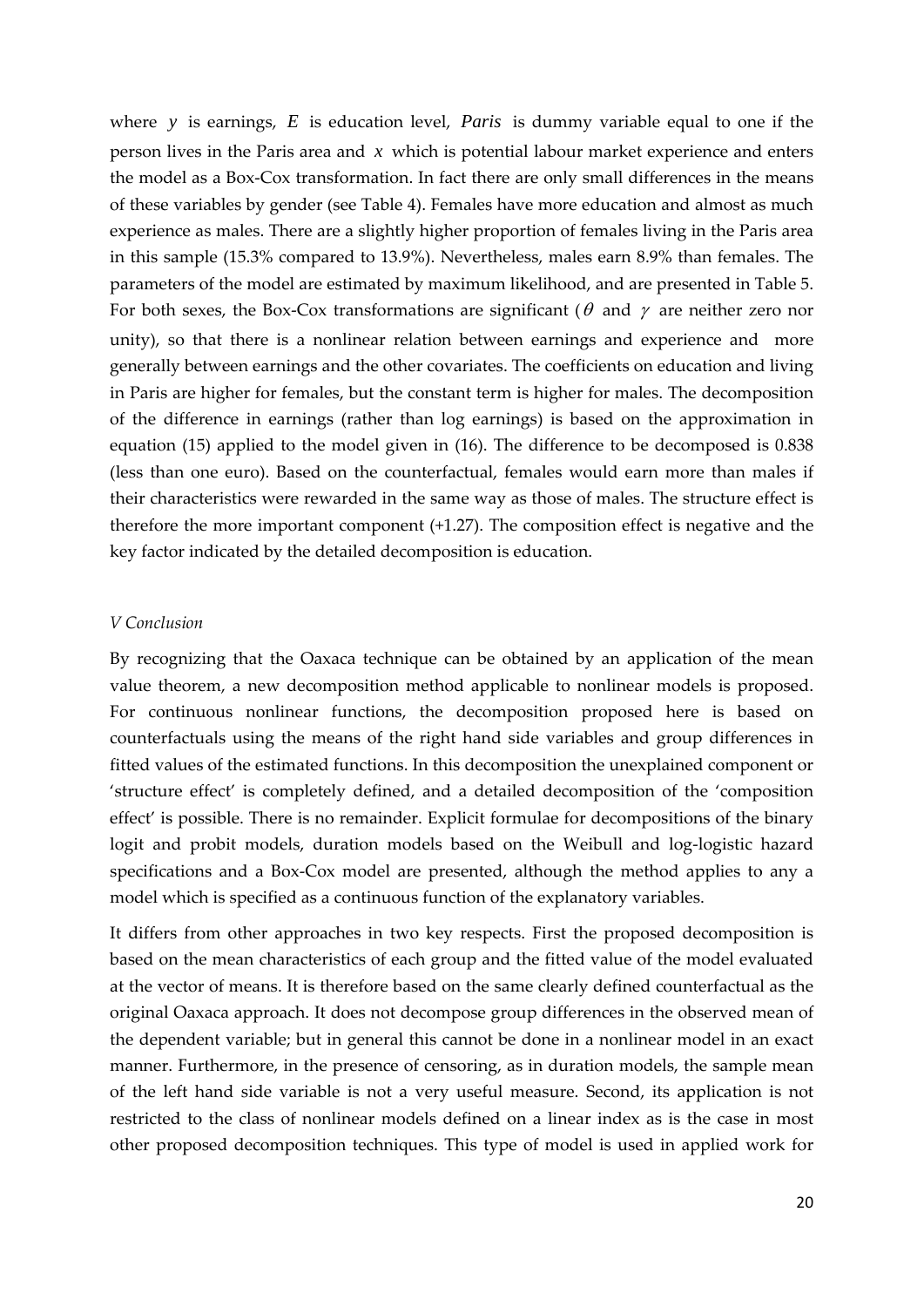understandable reasons, but there are cases when the nonlinear aspect of the relation between economic variables goes beyond this form of model as in the Box‐Cox case.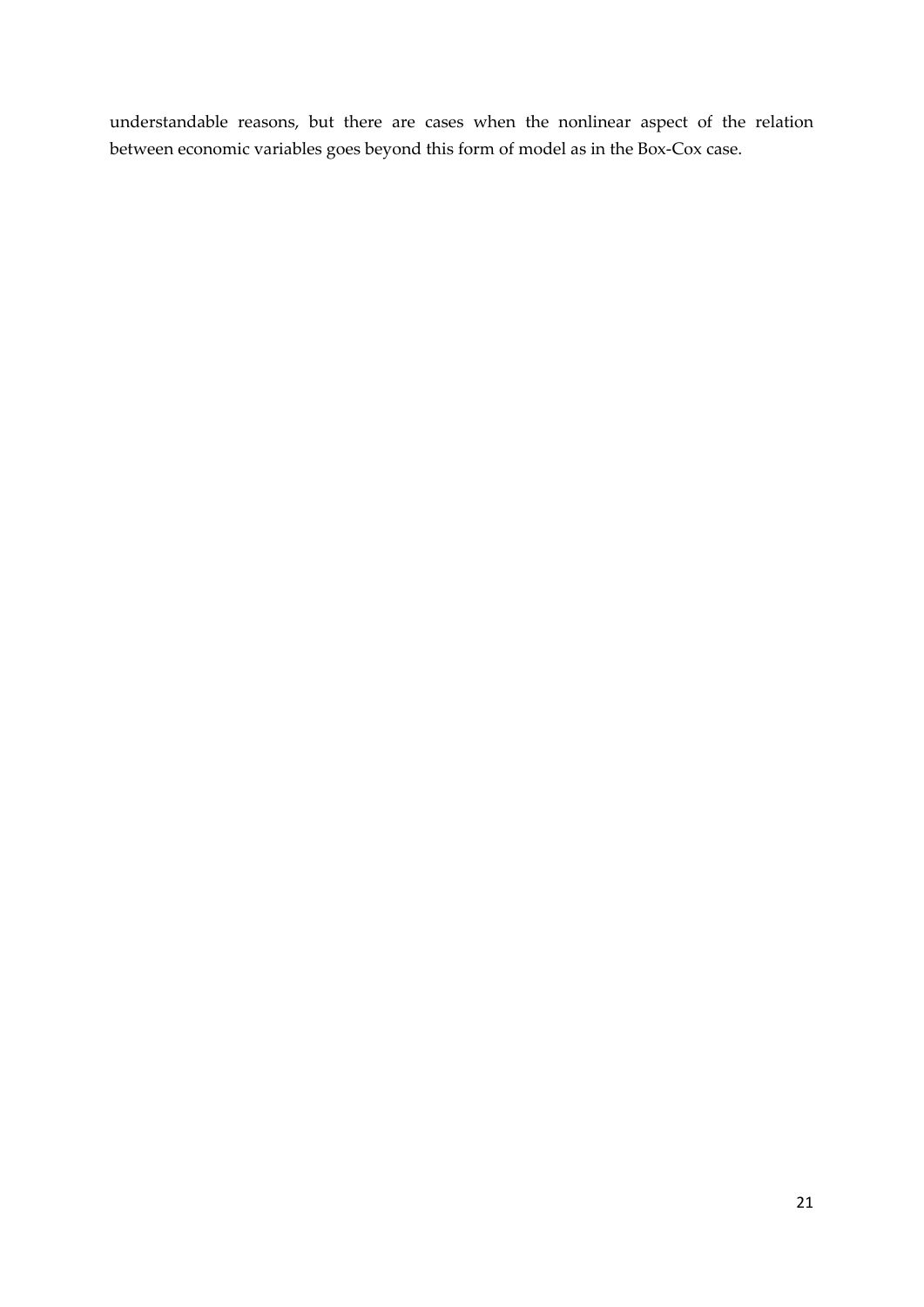#### *References*

Abreyeva, Jason. and Jerry Hausman (2004) Response error in a transformation model with an application to earnings equation estimation, *Econometrics Journal*, 7, 366‐388.

Andrews, George, Richard Askey and Ranjan Roy (2001) *Special Functions (Encylopedia of Mathematics and its Applications)*, Cambridge University Press, Cambridge.

Baker, George and Pravin Trivedi (1985) Estimation of unemployment duration from grouped data: a comparative study, *Journal of Labor Economics*, 3, 153‐174.

Bartle, Robert and Donald Sherbert (2011) *Introduction to Real Analysis*, Fourth Edition, John Wiley and Sons.

Bauer, Thomas and Mattias Sinning (2008) An extension of the Blinder‐Oaxaca decomposition to nonlinear models, *Advances in Statistical Analysis*, 92, 197‐206.

Bazen, Stephen, Xavier Joutard and Moustapha Niang (2014) The measurement of unemployment using completed durations: evidence on the gender gap in unemployment in Franceʺ, *Journal of Economic Inequality*,12, 517‐534.

Beblo, Miriam, Denis Beninger, Anja Heinze, and Francois Laisney (2003) Methodological issues related to the analysis of gender gaps in employment, earnings and career progression, *Final Report for the European Commission Employment and Social Affairs Directorate*, Brussels.

Blinder, Alan (1973) Wage discrimination: reduced form and structural estimates, *Journal of Human Resources*, 8, 436‐465.

Cameron, Colin and Pravin Trivedi (2003) *Microeconometrics*, Oxford University Press, Oxford.

Fairlie, Douglas (2005) An extension of the Blinder‐Oaxaca decomposition technique to logit and probit models, *Journal of Economic and Social Measurement*, 30, 305‐316.

Nicole Fortin, Thomas Lemieux and Sergio Firpo, (2011) Decomposition methods in economics, *Handbook of Labor Economics Volume 4*, Elsevier, Amsterdam.

Neumann, Shoshana and Ronald Oaxaca (2004) Wage decompositions with selectivity‐ corrected wage equations: a methodological note, *Journal of Economic Inequality*, 2, 3‐10.

Nielson, Helena (1998) Discrimination and detailed decomposition in a logit model, *Economics Letters*, 61,115‐120.

Oaxaca, Ronald, (1973) Male‐female differentials in urban labor markets, *International Economic Review*, 14, 673‐709.

Powers, Daniel and George Pullum (2006) Multivariate decomposition for nonlinear models, Paper presented at PPA conference, Princeton University.

Powers, Daniel and Myong Sue Yun (2009) Decomposition of multivariate hazard rates, *Sociological Methodology*, 39, 233‐263.

Rothe, Christophe (2012) Decomposing the composition effect, *IZA Discussion Paper* No 145, Insititute for the Study of Labor, Bonn.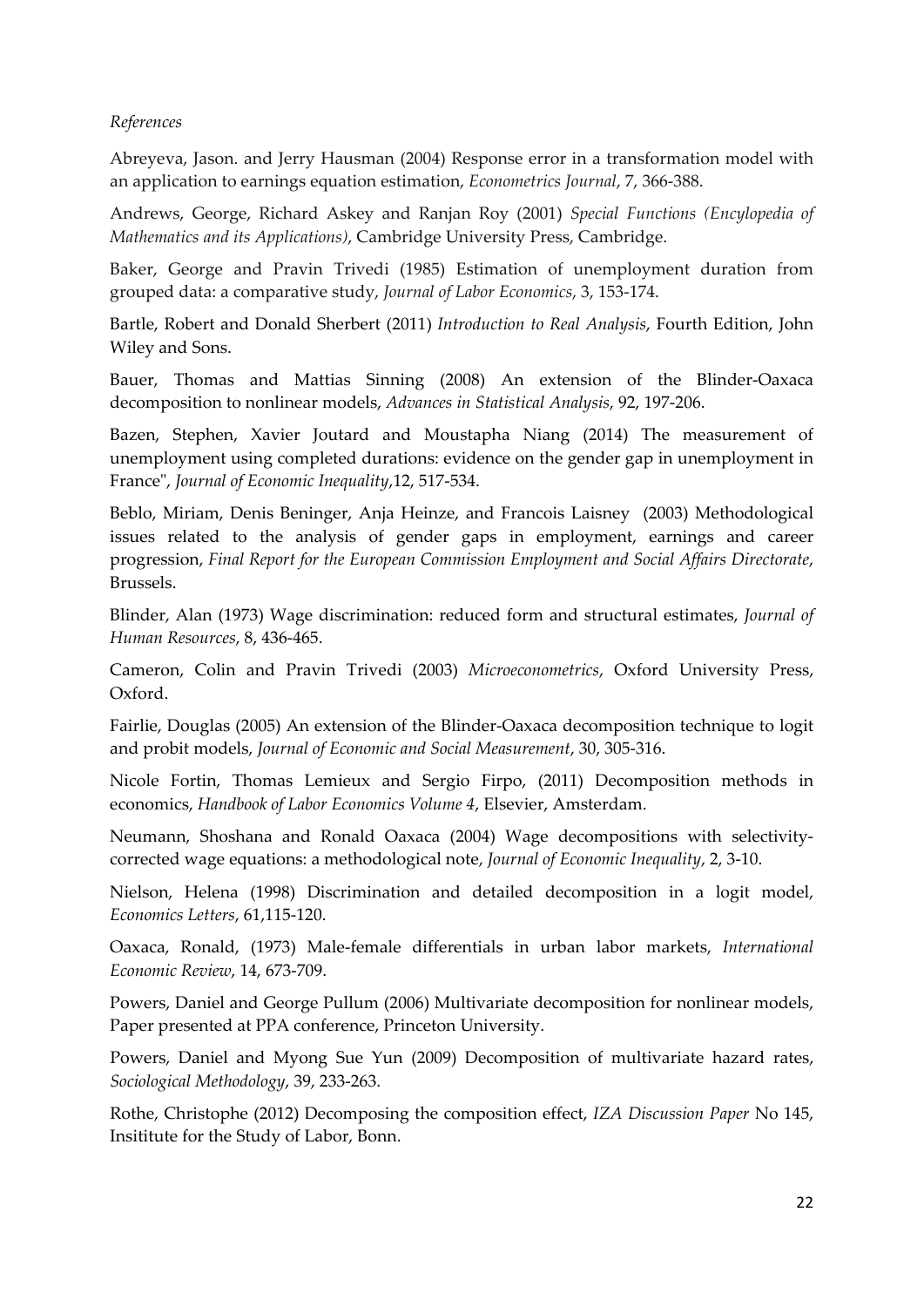Schwiebert, Jorge (2015) A detailed decomposition for nonlinear models, *Journal of Economic Inequality*, 13, 53‐67.

Wagstaff, Adam and Nga Nguyet Nguyen (2002) Poverty and survival prospects of Vietnamese children under Doi Moi, *World Bank Policy Research Working Paper* No 2832.

Wolff, Francois-Charles (2012) Decomposition of nonlinear models using simulated residuals, *Economics Letters*,116, 346‐348.

Yun, Myong Sue (2000) Decomposition analysis for a binary choice model, *IZA Discussion Paper* No 145, Insititute for the Study of Labor, Bonn.

Yun, Myong Sue (2004) Decomposing differences in the first moment, *Economics Letters*, 82, 275‐280.

Yun, Myong Sue (2007) An extension of the Oaxaca decomposition using generalized residuals, *Journal of Economic and Social Measurement*, 32, 15‐22.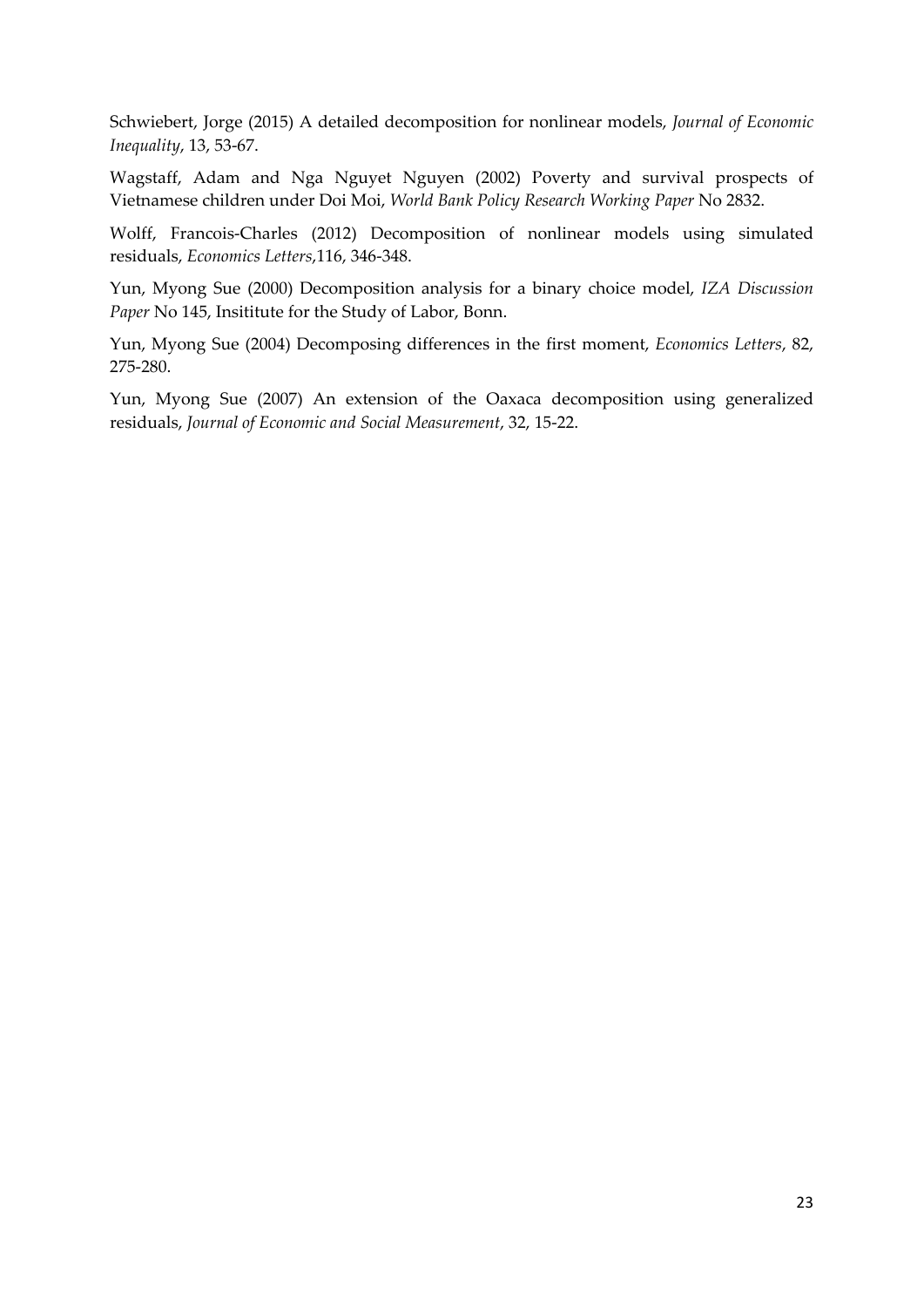

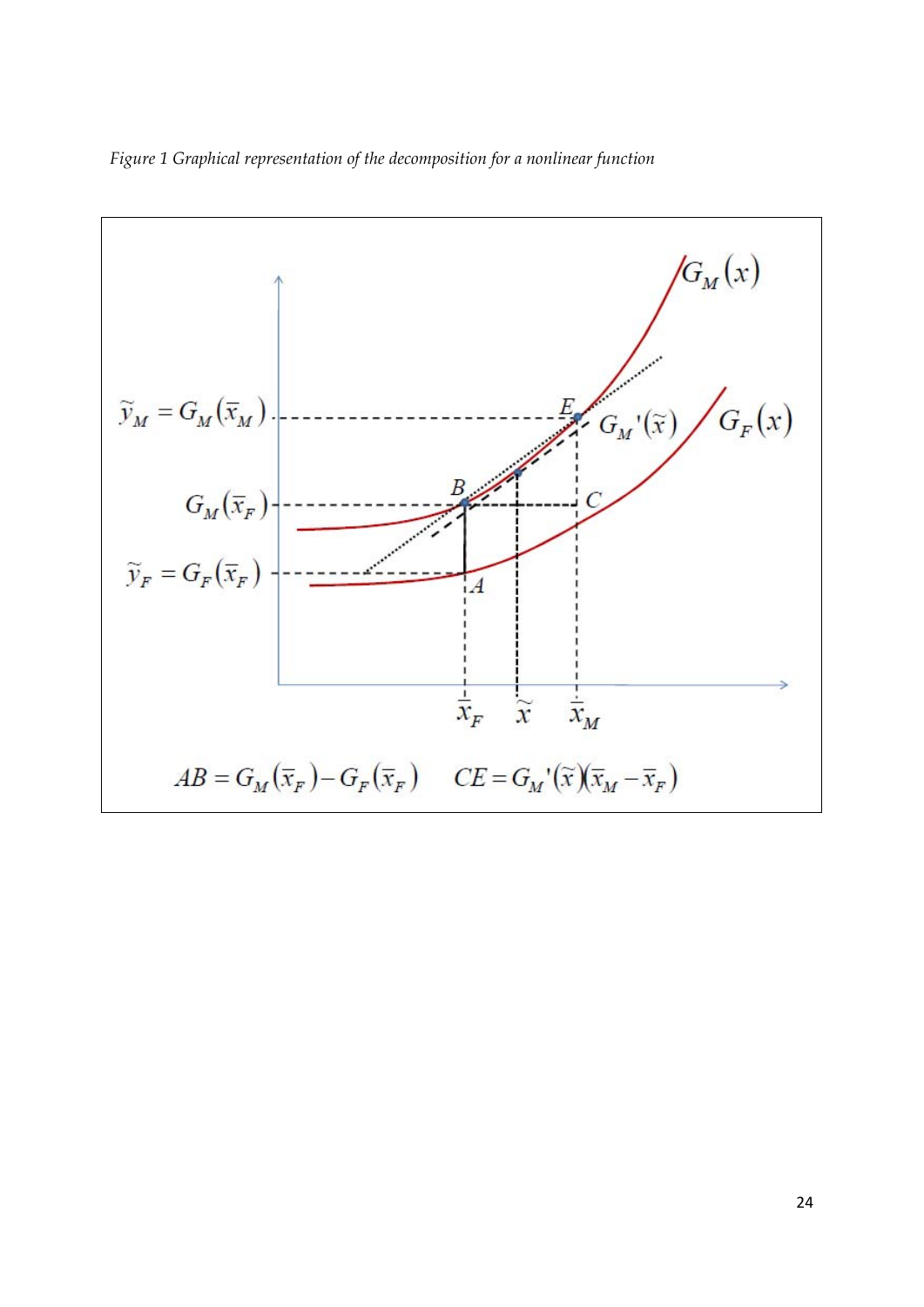

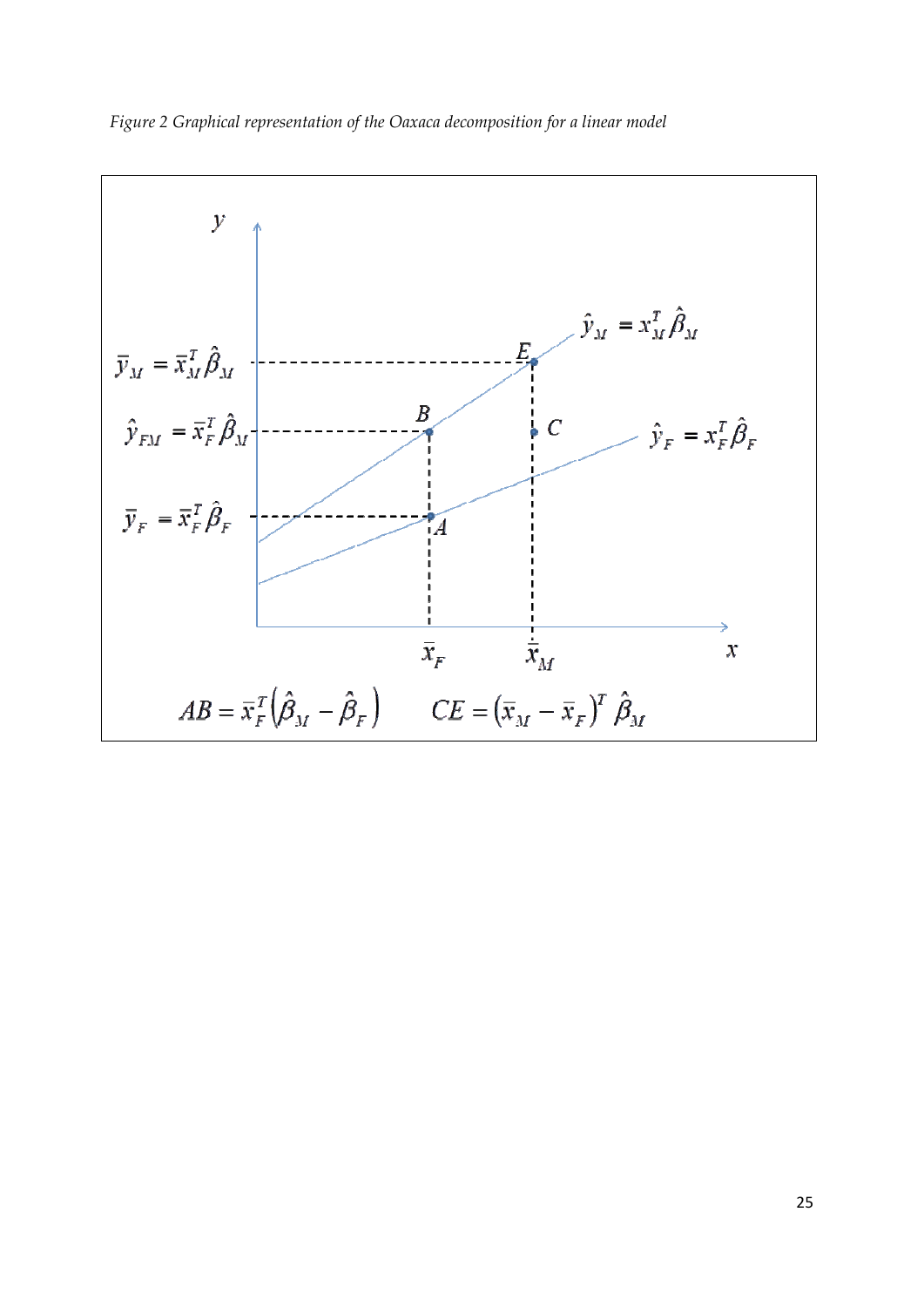| Table 1 Means and standard deviations of variables used in duration analysis |                |                    |            |
|------------------------------------------------------------------------------|----------------|--------------------|------------|
|                                                                              | Parents French | Parents Not French | Difference |
| Censored duration                                                            | 8.64           | 9.1                | 0.37       |
| (months)                                                                     | (4.63)         | (4.43)             |            |
|                                                                              |                |                    |            |
| Censoring Indicator                                                          | 0.4            | 0.34               |            |
|                                                                              | (0.49)         | (0.47)             |            |
| <b>Education level</b>                                                       | 13.23          | 12.64              | $-0.59$    |
| (years)                                                                      | (2.76)         | (2.84)             |            |
| <b>Education</b> lag                                                         | 2.43           | 2.92               | 0.59       |
| (years)                                                                      | (1.96)         | (2.02)             |            |
| Local unemployment                                                           | 8.64           | 9.13               | 0.49       |
| rate                                                                         | (2.2)          | (2.18)             |            |
| Sample size                                                                  | 13,728         | 2,639              |            |

| Table 2 Accelerated Failure Time model estimates for duration analysis |                |                    |            |
|------------------------------------------------------------------------|----------------|--------------------|------------|
|                                                                        | Parents French | Parents Not French | Difference |
| Constant                                                               | 3.314          | 3.815              | $-0.53$    |
|                                                                        | (0.087)        | (0.217)            |            |
| <b>Education level</b>                                                 | $-0.077$       | $-0.106$           | 0.029      |
|                                                                        | (0.004)        | (0.01)             |            |
| Education lag                                                          | $-0.0433$      | $-0.012$           | $-0.0213$  |
|                                                                        | (0.006)        | (0.016)            |            |
| Local unemployment                                                     | 0.0267         | 0.018              | 0.0087     |
| rate                                                                   | (0.006)        | (0.015)            |            |
| Weibull parameter                                                      | 0.714          | 0.7                | 0.014      |
|                                                                        | (0.008)        | (0.02)             |            |
| Sample size                                                            | 13,728         | 2,639              |            |
| Estimated standard errors in parentheses                               |                |                    |            |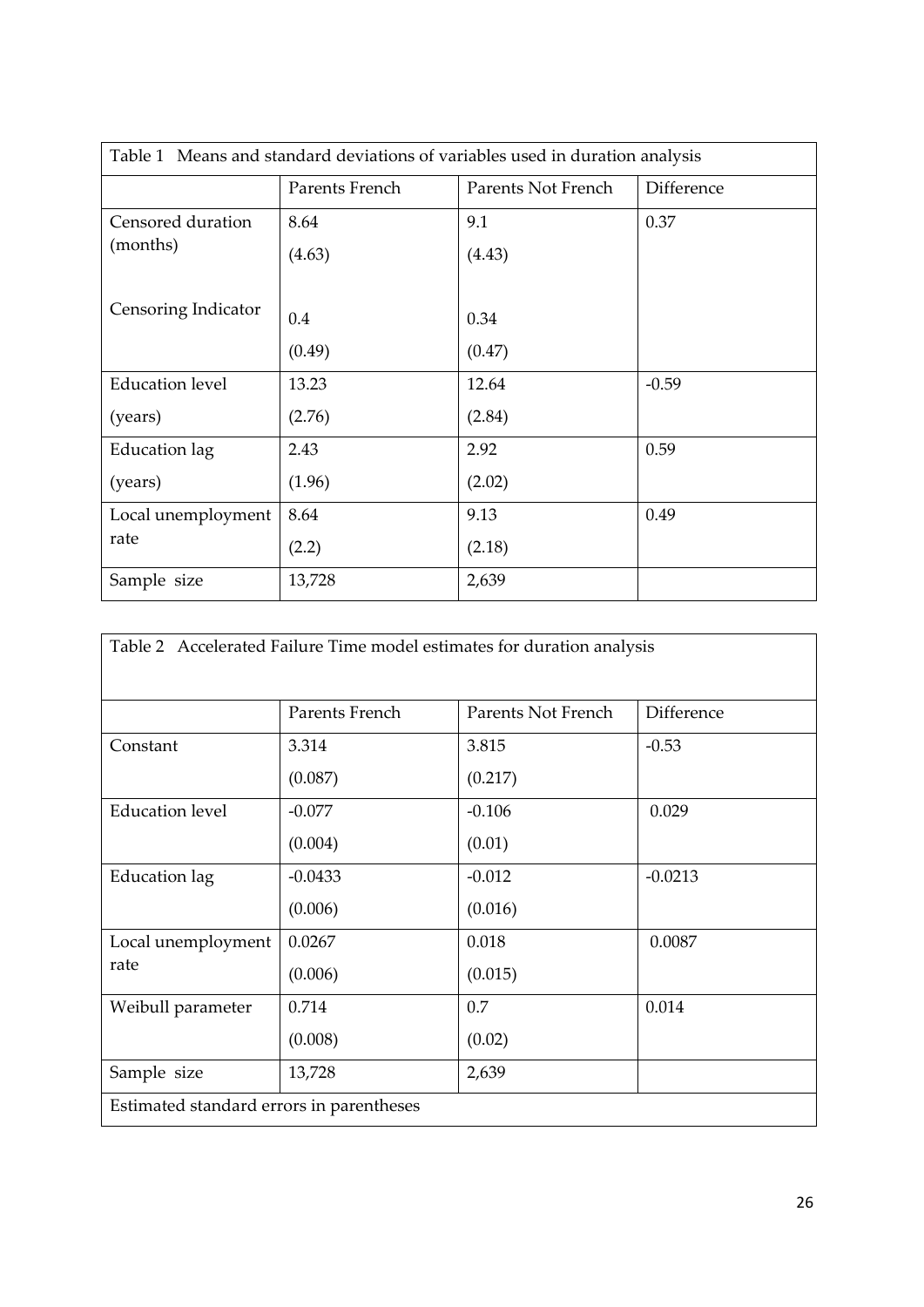| Table 3 A decomposition of group difference in duration (in months)                                        |                                     |                      |
|------------------------------------------------------------------------------------------------------------|-------------------------------------|----------------------|
|                                                                                                            |                                     |                      |
|                                                                                                            | Our decomposition                   | Yun's method         |
| $N(\overline{x}_N) = \overline{\Gamma}(\hat{\alpha}_N) \exp(\overline{x}_N^T \hat{\beta}_N^*)$             | 51.97                               | $N(x_{N_i})$ = 56.59 |
| $F(\overline{x}_F) = \overline{\Gamma}(\hat{\alpha}_F) \exp(\overline{x}_F^T \hat{\beta}_F^*)$             | 36.81                               | $F(x_{Fi}) = 38.55$  |
| Difference to be decomposed:                                                                               | 15.16                               | 18.04                |
| $N(\overline{x}_{F}) = \overline{\Gamma}(\hat{\alpha}_{N}) \exp(\overline{x}_{F}^{T} \hat{\beta}_{N}^{*})$ | 38.79                               | $N(x_{Fi}) = 40.72$  |
| Structure effect                                                                                           | 13.18                               | 15.82                |
| Composition effect                                                                                         | 1.98                                | 2.22                 |
| Detailed decomposition:                                                                                    |                                     |                      |
| education level                                                                                            | $0.108x(13.23-12.64)x(37.8) = 2.4$  | 2.7                  |
| education lag                                                                                              | $0.060x(2.43-2.92)x(37.8) = -1.25$  | $-1.26$              |
| local unemployment rate                                                                                    | $-0.037x (8.64-9.13)x(37.8) = 0.69$ | 0.78                 |

| Table 4 Means and standard deviations of variables used in earnings equations |         |         |            |
|-------------------------------------------------------------------------------|---------|---------|------------|
|                                                                               | Males   | Females | Difference |
| Hourly earnings                                                               | 10.04   | 9.22    | 0.78       |
|                                                                               | (3.87)  | (3.56)  |            |
| Education level                                                               | 18.01   | 18.40   | $-0.39$    |
| (age at end of full-<br>time education)                                       | (1.99)  | (2.05)  |            |
| Labour Market                                                                 | 19.41   | 19.36   | 0.05       |
| Experience                                                                    | (10.04) | (10.24) |            |
| Live in Paris                                                                 | 0.139   | 0.153   | 0.014      |
|                                                                               | (0.34)  | (0.36)  |            |
| Sample size                                                                   | 8,006   | 7,363   |            |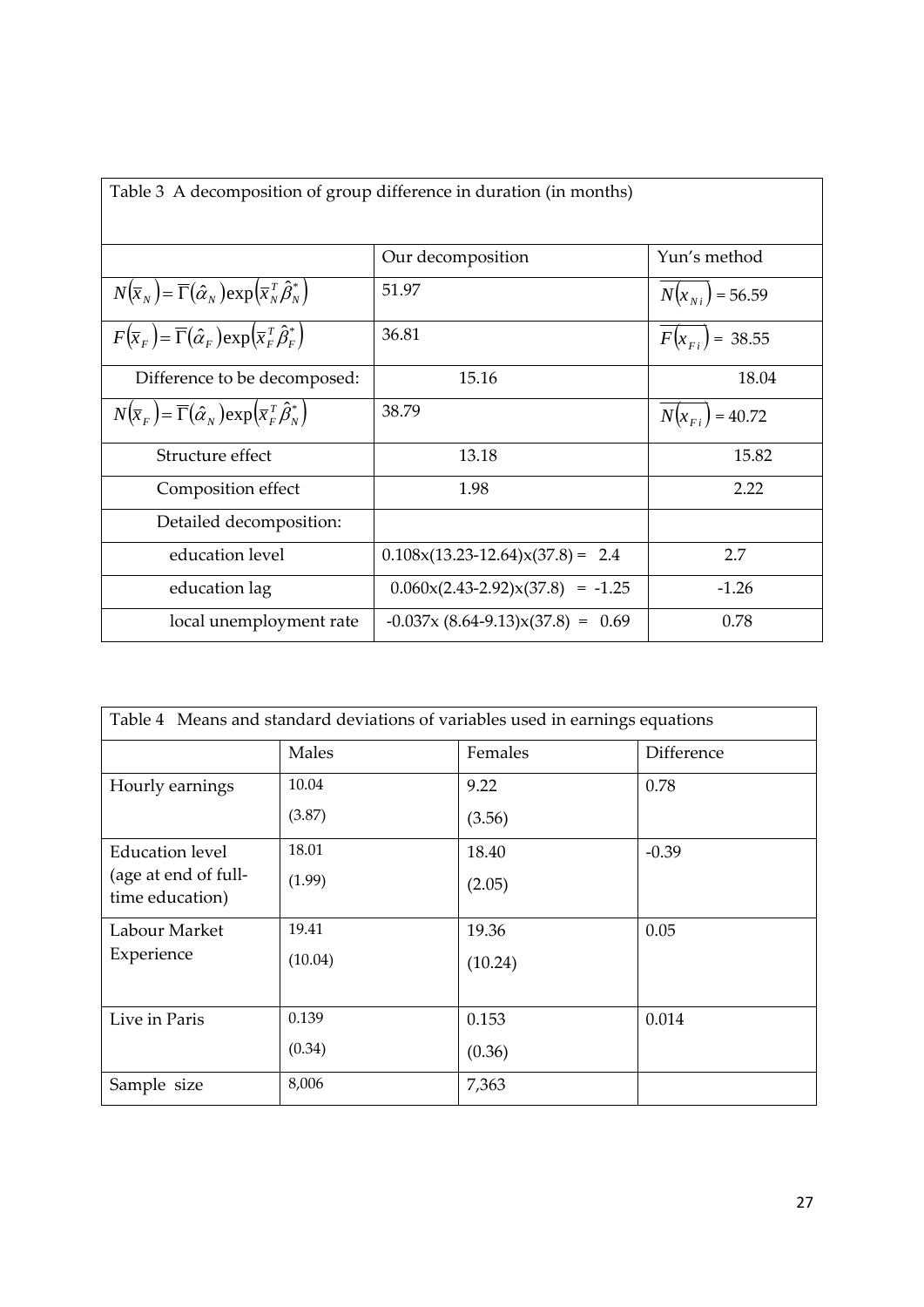Table 5 Male and female earnings equations with Box‐Cox transformations

|                                          | Males    | Females  | Difference |
|------------------------------------------|----------|----------|------------|
| Constant                                 | 0.621    | 0.541    | 0.049      |
|                                          | (0.007)  | (0.002)  |            |
| <b>Education level</b>                   | 0.039    | 0.044    | $-0.005$   |
|                                          | (0.0008) | (0.001)  |            |
| Paris region                             | 0.041    | 0.054    | $-0.013$   |
|                                          | (0.004)  | (0.004)  |            |
| Experience                               | 0.041    | 0.03     | 0.011      |
|                                          | (0.001)  | (0.001)  |            |
| Box-Cox parameter                        | $-0.381$ | $-0.353$ | $-0.028$   |
| (earnings)                               | (0.025)  | (0.025)  |            |
| Box-Cox parameter                        | 0.227    | 0.293    | $-0.065$   |
| (experience)                             | (0.052)  | (0.069)  |            |
| Sigma                                    | 0.119    | 0.131    | $-0.012$   |
| Sample size                              | 8,006    | 7,363    |            |
| Estimated standard errors in parentheses |          |          |            |